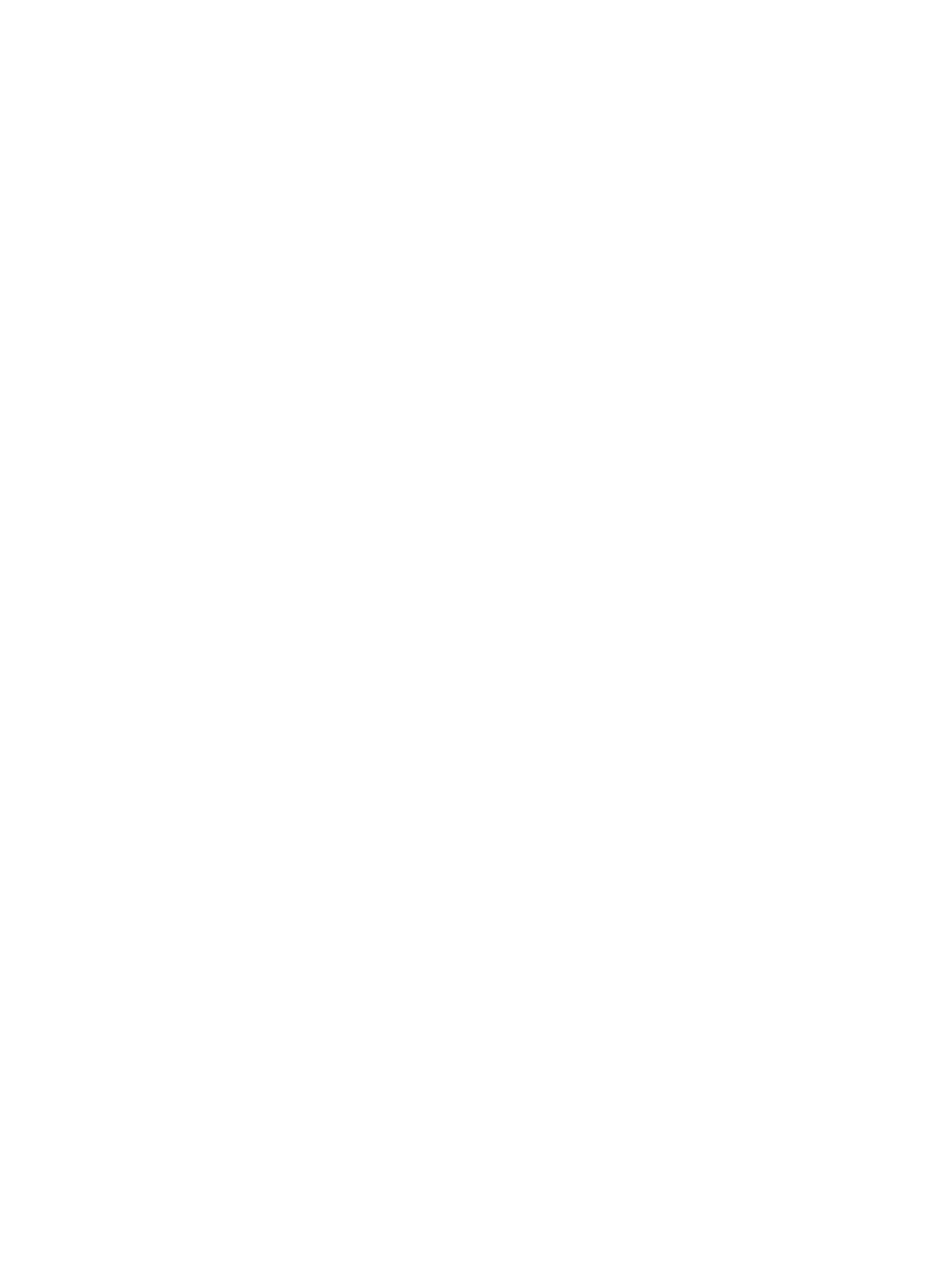# National Disaster Management Guidelines

## Management of Floods



National Disaster Management Authority Government of India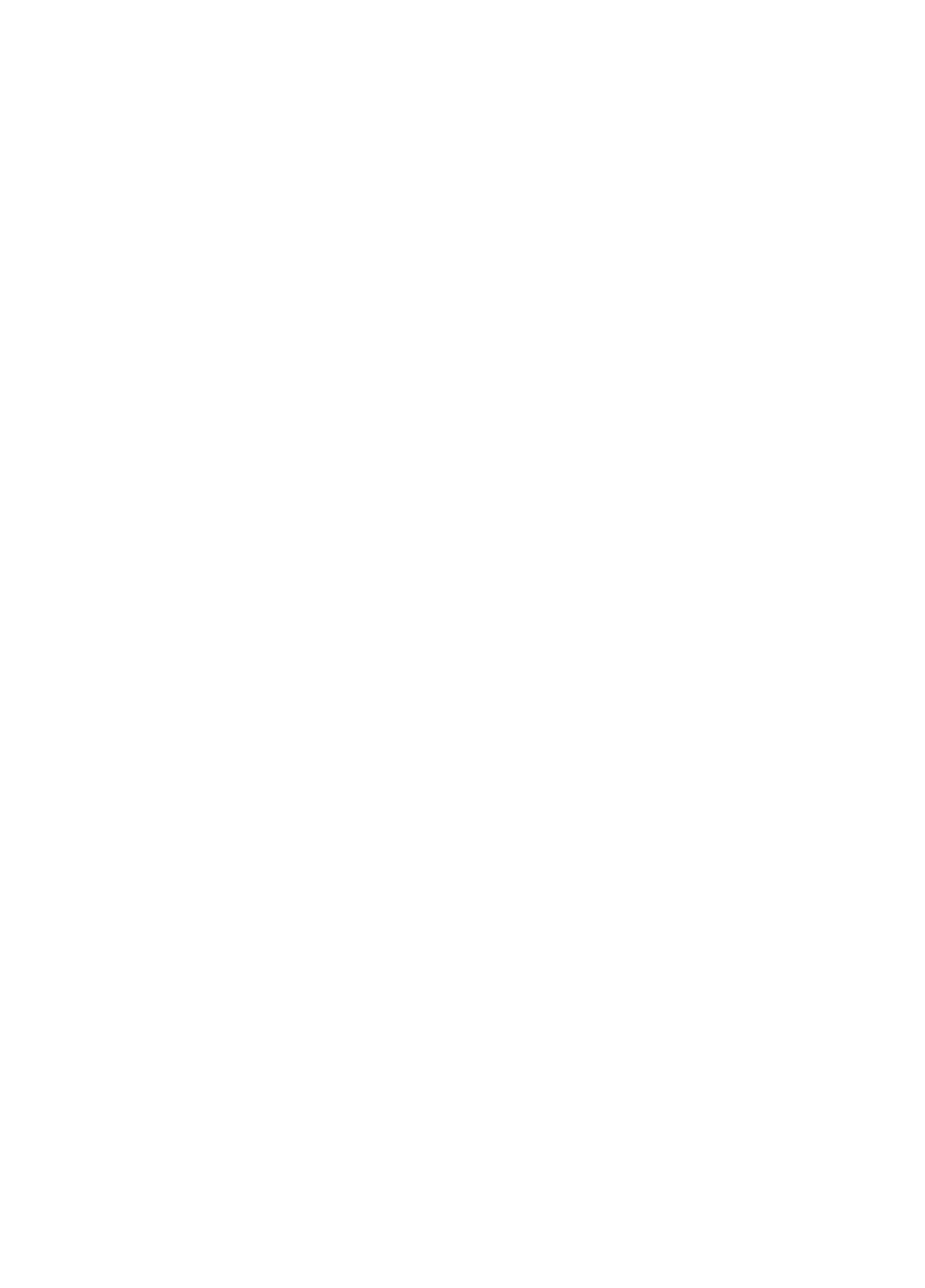## **Mission**

To minimise vulnerability to floods and consequent loss of lives, livelihood systems, property and damage to infrastructure and public utilities.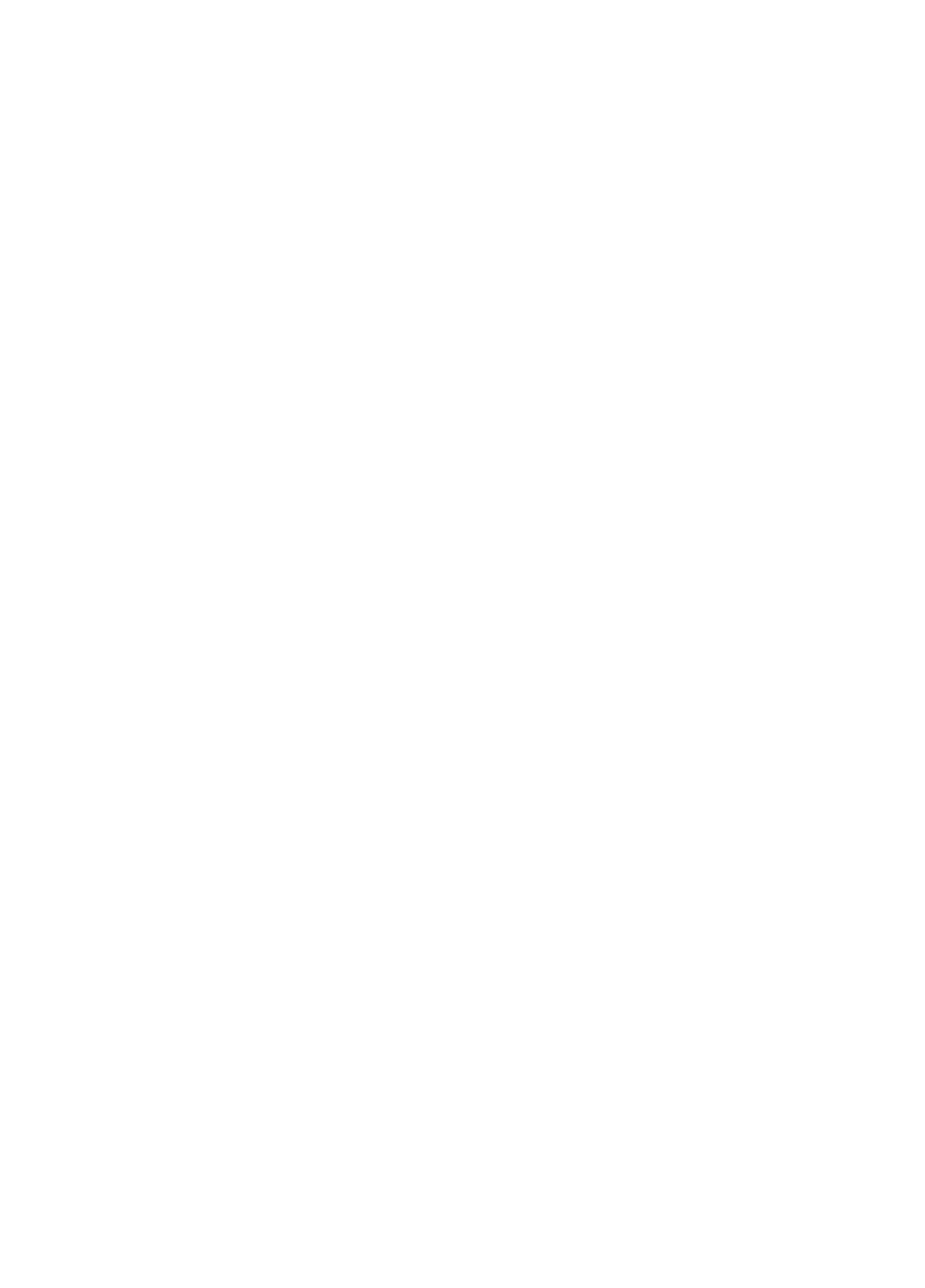## **Contents**

| Mission |                      |                                                                                                | $\vee$                    |
|---------|----------------------|------------------------------------------------------------------------------------------------|---------------------------|
|         | Contents             |                                                                                                | VII                       |
|         | Foreword             |                                                                                                | XI                        |
|         | Acknowledgements     |                                                                                                | XIII                      |
|         | <b>Abbreviations</b> |                                                                                                | XV                        |
|         | Executive Summary    |                                                                                                | XIX                       |
|         |                      | Overview of the Guidelines                                                                     | XXIX                      |
| 1       |                      | <b>Floods-Status and Context</b>                                                               | 1                         |
|         | 1.1                  | The Flood Hazard                                                                               | 1                         |
|         | 1.2                  | Regions in the Country Prone to Floods                                                         | $\overline{c}$            |
|         | 1.3                  | Flooding/Drainage Congestion/Erosion in Andaman and Nicobar<br>Islands and Lakshadweep         | $\ensuremath{\mathsf{3}}$ |
|         | 1.4                  | <b>Flash Floods</b>                                                                            | 3                         |
|         | 1.5                  | Areas Prone to Floods                                                                          | 4                         |
|         | 1.6                  | Damages Caused by Floods                                                                       | 4                         |
|         | 1.7                  | Drainage Congestion and Water-logging                                                          | 5                         |
|         | 1.8                  | <b>River Erosion</b>                                                                           | 5                         |
|         | 1.9                  | Urban Flooding                                                                                 | 6                         |
|         | 1.10                 | <b>Littoral Drift in River Estuaries</b>                                                       | 6                         |
|         | 1.11                 | Snowmelt/Glacial Lake Outbursts, Formation and Subsequent Bursting<br>of Landslide Dams        | 6                         |
|         | 1.12                 | Monsoon/Cyclones/Cyclonic Circulations                                                         | 7                         |
|         | 1.13                 | Cloudbursts                                                                                    | 7                         |
|         | 1.14                 | International Dimensions of the Flood Hazard                                                   | 7                         |
|         | 1.15                 | Past Initiatives of the Government of India                                                    | 8                         |
|         | 1.16                 | Implementation of the Recommendations of the Experts'<br>Committees/Working Groups/Task Forces | 9                         |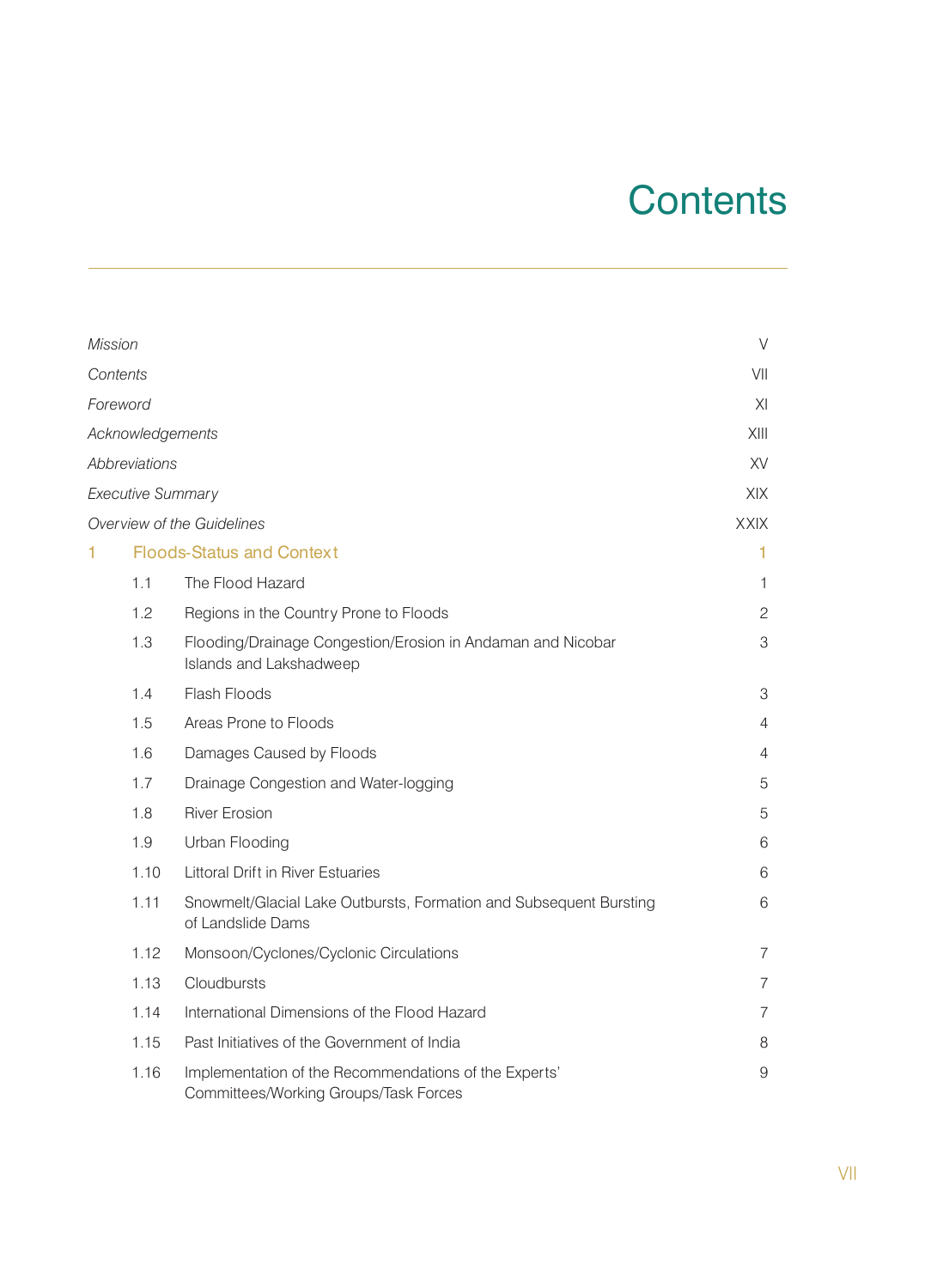#### $\sum_{i=1}^N\sum_{j=1}^{N}$  Disaster Management Of Floods and Of Floods of Floods and Of Floods and Of Floods and Of Floods and Of Floods and Of Floods and Of Floods and Of Floods and Of Floods and Of Floods and Of Floods and Of

|                | 1.17 | Achievements in Respect of Flood Management                                                          | 10 |
|----------------|------|------------------------------------------------------------------------------------------------------|----|
|                | 1.18 | Gaps in Flood Management                                                                             | 10 |
|                | 1.19 | Approach to Guidelines                                                                               | 11 |
|                | 1.20 | <b>Action Plan</b>                                                                                   | 13 |
| $\overline{2}$ |      | <b>Institutional Framework and Financial Arrangements</b>                                            | 14 |
|                | 2.1  | <b>Constitutional Provisions</b>                                                                     | 14 |
|                | 2.2  | National Institutions/Agencies                                                                       | 14 |
|                | 2.3  | State-level Organisations                                                                            | 20 |
|                | 2.4  | Techno-economic Appraisal of Flood Management Schemes                                                | 22 |
|                | 2.5  | Funding of Flood Management Schemes                                                                  | 22 |
|                | 2.6  | Flood Insurance                                                                                      | 24 |
|                | 2.7  | <b>Action Plan</b>                                                                                   | 25 |
| 3              |      | <b>Flood Prevention, Preparedness and Mitigation</b>                                                 | 26 |
|                | 3.1  | Introduction                                                                                         | 26 |
|                | 3.2  | Structural Measures for Flood Management                                                             | 26 |
|                | 3.3  | Inspection, Rehabilitation and Maintenance                                                           | 30 |
|                | 3.4  | Action Plan for Structural Measures                                                                  | 31 |
|                | 3.5  | Non-structural Measures                                                                              | 32 |
|                | 3.6  | Integrated Water Resources Management                                                                | 32 |
|                | 3.7  | Action Plan for Non-structural Measures                                                              | 33 |
|                | 3.8  | <b>Medical Preparedness</b>                                                                          | 34 |
| 4              |      | Flood Forecasting and Warning in India                                                               | 36 |
|                | 4.1  | Concept                                                                                              | 36 |
|                | 4.2  | Methodology                                                                                          | 36 |
|                | 4.3  | The Central Water Commission's Flood Forecasting Network in India                                    | 37 |
|                | 4.4  | Expansion and Modernisation of Flood Forecasting Services                                            | 38 |
|                | 4.5  | Coordination amongst the Central Water Commission, India<br>Meteorological Department and the States | 39 |
|                | 4.6  | International Cooperation                                                                            | 39 |
|                | 4.7  | Action Plan for Flood Forecasting and Warning                                                        | 41 |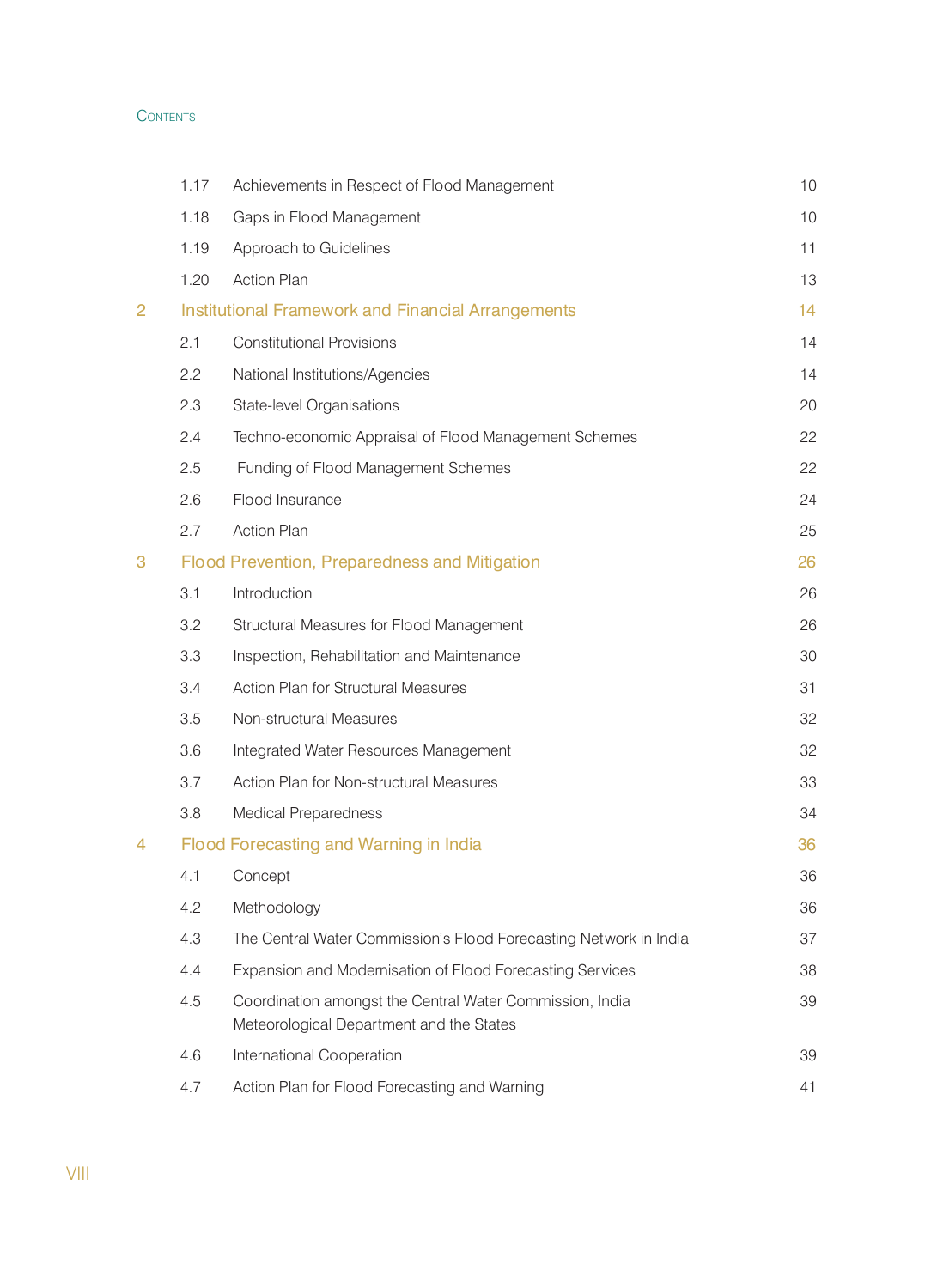#### **Summary Observation Points**

| 5 |                             | Dams, Reservoirs and Other Water Storages                                                               | 42 |
|---|-----------------------------|---------------------------------------------------------------------------------------------------------|----|
|   | 5.1                         | Introduction                                                                                            | 42 |
|   | 5.2                         | <b>Natural Detention Basins</b>                                                                         | 42 |
|   | 5.3                         | Dams and Reservoirs                                                                                     | 42 |
|   | 5.4                         | Regulation of Reservoirs                                                                                | 43 |
|   | 5.5                         | Dam Safety Aspects                                                                                      | 44 |
|   | 5.6                         | <b>Action Plan</b>                                                                                      | 45 |
| 6 |                             | <b>Regulation and Enforcement</b>                                                                       | 46 |
|   | 6.1                         | Flood Plain Zoning                                                                                      | 46 |
|   | 6.2                         | Incentives and Disincentives to States for Enacting and<br>Enforcement of Flood Plain Zoning Regulation | 48 |
|   | 6.3                         | Encroachment into the Waterways and Natural Drainage Lines                                              | 48 |
|   | 6.4                         | Bye-laws for Buildings in Flood Prone Areas                                                             | 48 |
|   | 6.5                         | Legal Framework for Making Infrastructure Flood Resilient                                               | 48 |
|   | 6.6                         | Survey of Flood Prone Areas                                                                             | 49 |
|   | 6.7                         | Wetlands: Conservation and Restoration                                                                  | 50 |
|   | 6.8                         | Watershed Management Including Catchment Area Treatment<br>and Afforestation                            | 50 |
|   | 6.9                         | <b>Coordination and Enforcement</b>                                                                     | 50 |
|   | 6.10                        | <b>Action Plan</b>                                                                                      | 51 |
| 7 | <b>Capacity Development</b> |                                                                                                         | 52 |
|   | 7.1                         | <b>Flood Education</b>                                                                                  | 52 |
|   | 7.2                         | Target Groups for Capacity Development                                                                  | 53 |
|   | 7.3                         | Capacity Building of Professionals                                                                      | 53 |
|   | 7.4                         | Training                                                                                                | 53 |
|   | 7.5                         | Research and Development                                                                                | 54 |
|   | 7.6                         | Documentation                                                                                           | 55 |
|   | 7.7                         | Action Plan for Capacity Building                                                                       | 56 |
| 8 |                             | <b>Flood Response</b>                                                                                   | 57 |
|   | 8.1                         | Introduction                                                                                            | 57 |
|   | 8.2                         | <b>Emergency Search and Rescue</b>                                                                      | 58 |
|   | 8.3                         | <b>Emergency Relief</b>                                                                                 | 58 |
|   | 8.4                         | Incident Command System                                                                                 | 59 |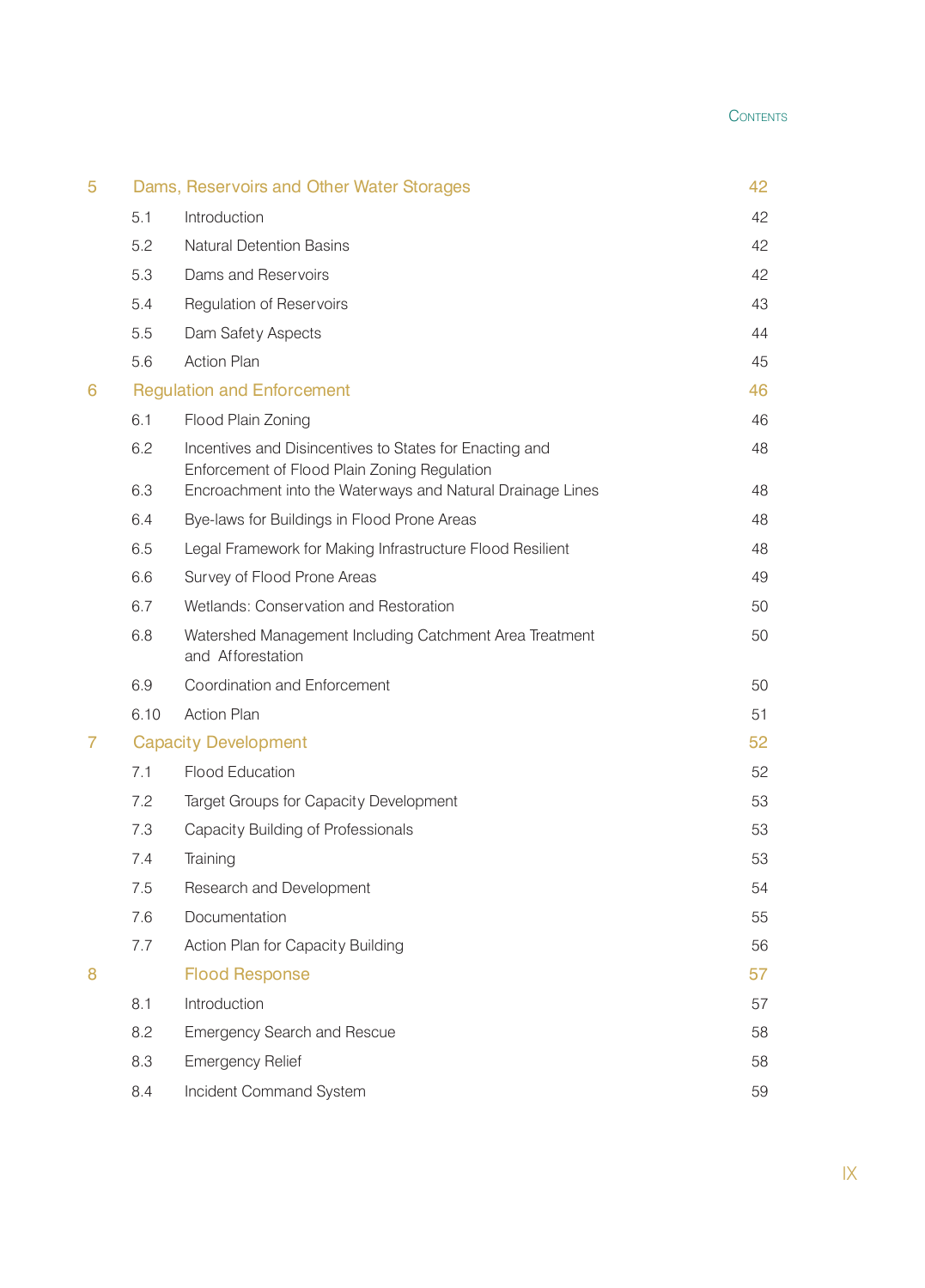#### $\sum_{i=1}^N\sum_{j=1}^{N}$  Disaster Management Of Floods and Of Floods of Floods and Of Floods and Of Floods and Of Floods and Of Floods and Of Floods and Of Floods and Of Floods and Of Floods and Of Floods and Of Floods and Of

|             | 8.5                                                                         | Community-based Disaster Preparedness and Response<br>Coordination among Various Organisations                                    | 59         |
|-------------|-----------------------------------------------------------------------------|-----------------------------------------------------------------------------------------------------------------------------------|------------|
|             | 8.6                                                                         | Involvement of the Corporate Sector                                                                                               | 59         |
|             | 8.7                                                                         | Specialised Teams for Response                                                                                                    | 60         |
|             | 8.8                                                                         | Improving Flood Response                                                                                                          | 61         |
|             | 8.9                                                                         | <b>Emergency Logistics</b>                                                                                                        | 61         |
|             | 8.10                                                                        | <b>Emergency Medical Response</b>                                                                                                 | 62         |
|             | 8.11                                                                        | Action Plan for Strengthening Flood Response                                                                                      | 63         |
| 9           | <b>Implementation of Guidelines – Preparation of Flood Management Plans</b> |                                                                                                                                   | 64         |
|             | 9.1                                                                         | <b>Flood Management Plans</b>                                                                                                     | 64         |
|             | 9.2                                                                         | Flood Management Plans of Central Ministries and Departments                                                                      | 66         |
|             | 9.3                                                                         | Flood Management Plans of State Governments                                                                                       | 66         |
|             | 9.4                                                                         | Flood Management Plans of Nodal Agencies                                                                                          | 67         |
|             | 9.5                                                                         | Implementation of Flood Management Plans                                                                                          | 67         |
|             | 9.6                                                                         | <b>Action Plan</b>                                                                                                                | 68         |
| 10          |                                                                             | <b>Summary of Action Points</b>                                                                                                   | 69         |
|             | <b>Annexures</b>                                                            |                                                                                                                                   | 86         |
| Annex-I/I   |                                                                             | Map Showing Flood Prone Areas                                                                                                     | 86         |
| Annex-I/II  |                                                                             | State-wise Break-up of Flood Prone Areas                                                                                          | 87         |
|             | Annex-I/III                                                                 | Statement Showing Damage Due to Floods/Heavy Rains                                                                                | 89         |
|             | Annex-I/IV                                                                  | Estimate of Area Suffering from Drainage Congestion/Water -logging                                                                | 91         |
| Annex-I/V   |                                                                             | Brief Particulars of Important Committees/Working Groups/Task Forces<br>on Flood Management Appointed by the Government of India  | 92         |
| Annex-I/VI  |                                                                             | Important Recommendations of the Rashtriya Barh Ayog as Identified<br>by the Experts Committee and Status of their Implementation | 103        |
|             | Annex-I/VII                                                                 | State-wise Details of Achievements on Structural Measures                                                                         | 111        |
| Annex- IV/I |                                                                             | Flowchart for Flood Forecasting and Early Warning                                                                                 | 112        |
| Annex-V/I   |                                                                             | Case Study for Effectiveness of Hirakud Dam in Flood Moderation                                                                   | 113        |
|             | Annex-VI/I                                                                  | Model Bill for Flood Plain Zoning                                                                                                 | 116        |
|             |                                                                             | Core Group on Management of Floods                                                                                                | 126        |
|             |                                                                             | <b>Extended Core Group on Management of Floods</b>                                                                                | 127        |
|             |                                                                             | List of Persons who Contributed to the Development of the<br><b>Guidelines on Flood Management</b><br><b>Contact Us</b>           | 129<br>135 |
|             |                                                                             |                                                                                                                                   |            |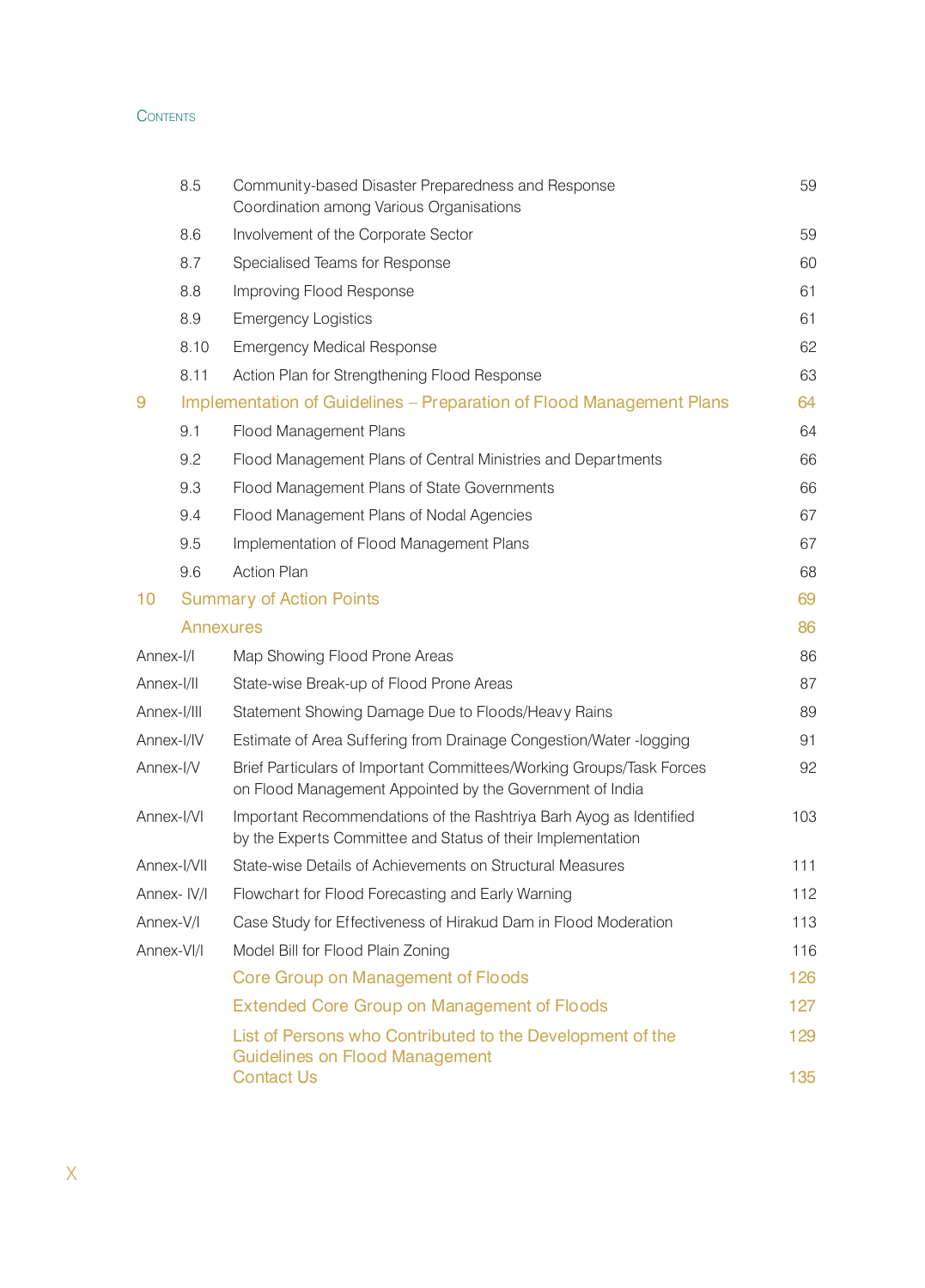





Vice Chairman **National Disaster Management Authority** Government of India

#### **Foreword**

India is highly vulnerable to floods and out of the total geographical area of 329 mha, more than 40 mha is flood prone. Floods are recurrent phenomenon, which cause huge loss of lives and damage to livelihood system, property, infrastructure and public utilities. It is a cause for concern that the flood related damages are showing an increasing trend. The average annual flood damage during the last 10 years (1996-2005) was Rs. 4745 crore as compared to Rs. 1805 crore, the corresponding average for the last 53 years. This can be attributed to many reasons including rapid increase in population and urbanisation coupled with growing developmental and economic activities in the flood plains and global warming.

From the past experience, it is observed that though the various Expert Committees/ Working Groups headed by eminent dignitaries have made several useful recommendations/ suggestions, these have mostly remained unimplemented, which is a cause of concern. These guidelines have highlighted those recommendations and actions required to be taken on them.

While formulating these guidelines, we have involved 161 experts from various concerned central ministries and departments, state governments, scientific and technical insitutions, academics, professionals and eminent personalities from the society and non-governmental organisations and tried to make the document as comprehensive as possible, so that it provides the desired direction in the work to be done in flood management in the country. The central ministries and state governments can accordingly make their Disaster Management plans based on these guidelines, which will minimise the vulnerability to floods and ensure better preparedness over a defined period of time.

I express my deep appreciation of the commitment of various stakeholders for their wholehearted support and cooperation in the preparation of these guidelines. I would also like to commend the significant contribution made by the Ministry of Water Resources and Central Water Commission and the members of the Core and the Extended Groups, for their long hours of work in drafting and finalising the guidelines.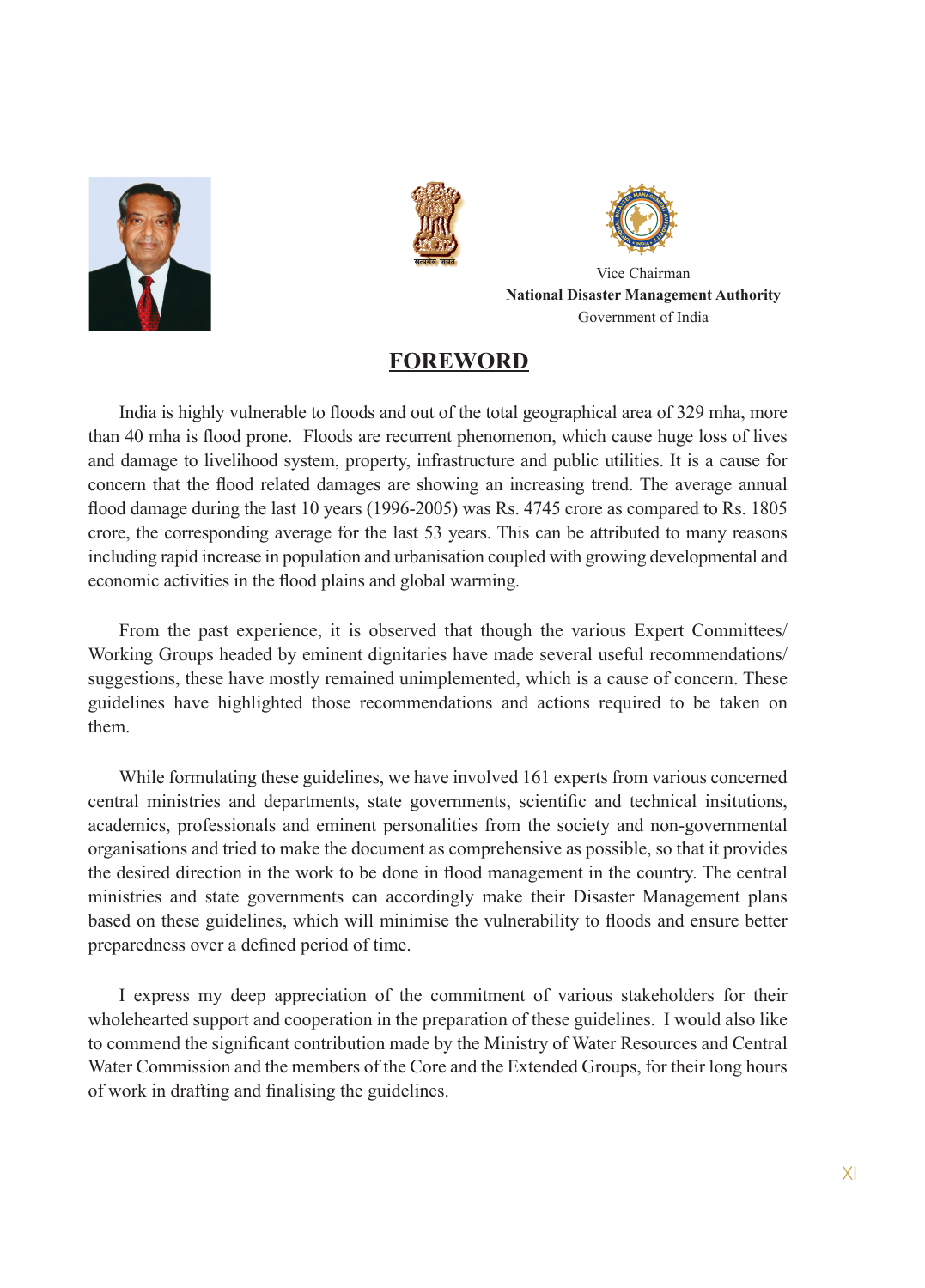I also wish to express my sincere appreciation of the efforts of Dr. Mohan Kanda, Member, NDMA, and his team for formulation and finalisation of these guidelines.

New Delhi **General NC Vij** 17 January, 2008 **PVSM, UYSM, AVSM (Retd)**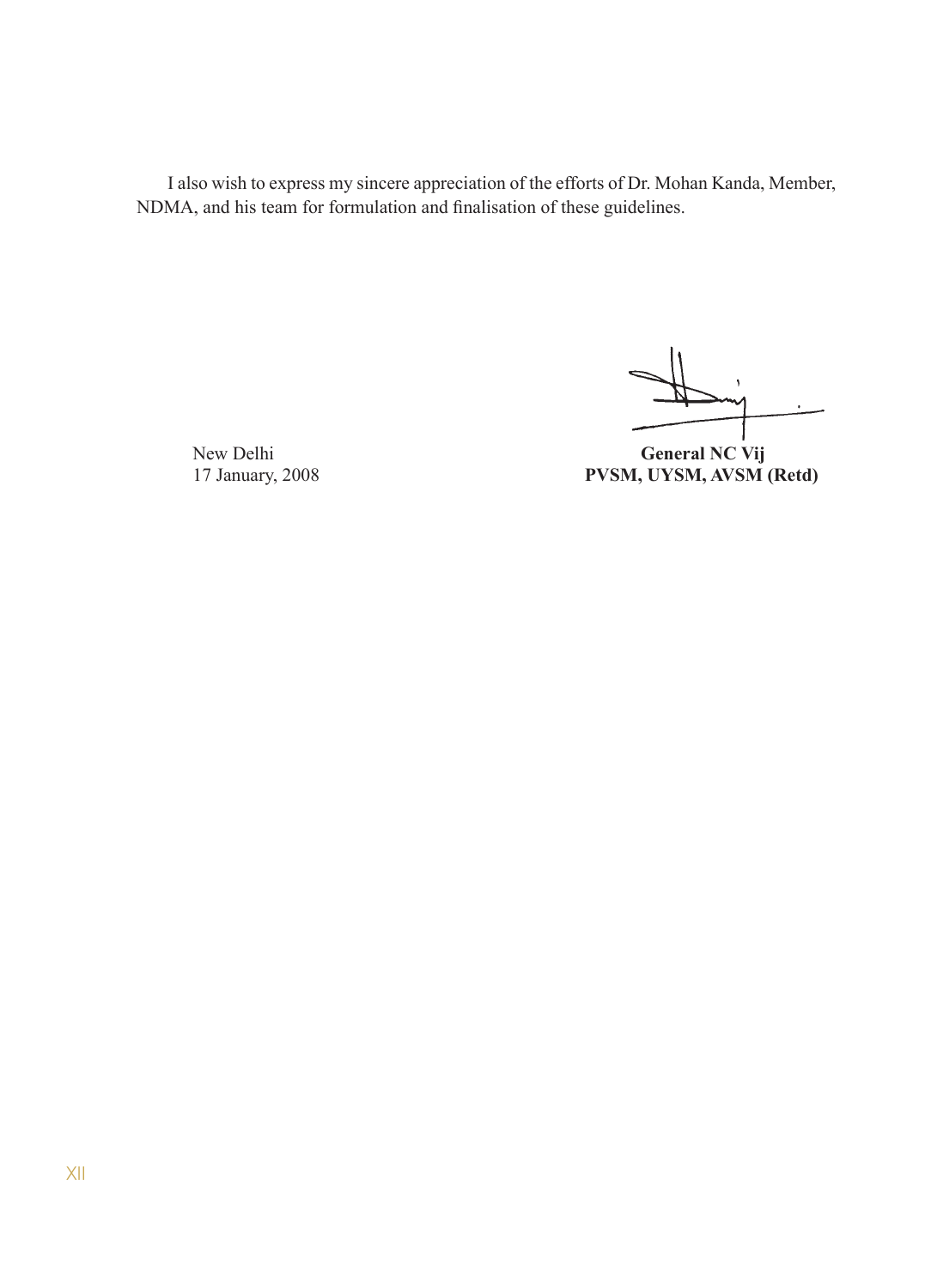





Member **National Disaster Management Authority** Government of India

#### **Acknowledgements**

I am thankful to the Core Group members for their unrelenting cooperation in the extensive effort that went into the formulation of the National Guidelines for Flood Management by the National Disaster Management Authority (NDMA). I would like to place on record the significant contributions made by the Ministries of Water Resources, Earth Sciences, the Central Water Commission, the India Meteorological Department, governments of the States and the administration of the Union Territories from time to time.

I express my sincere thanks to the representatives of the other central ministries and departments concerned, representatives of the scientific and technical institutions, eminent professionals, the National Institute of Disaster Management, non-governmental organisations and the representatives of the Corporate Sector for their valuable inputs which helped us improve the content and the presentation of this document.

The efforts of Shri S. K. Agrawal, Specialist (Floods), NDMA and former Member, CWC in providing knowledge-based technical inputs to the core group and drafting the report, deserve high appreciation.

I thank Shri H.S Brahma, Additional Secretary and the staff of the NDMA for their cooperation. My thanks are also due to my staff including Sarvashri G .V Satyanarayana, Dr. Pavan Kumar Singh, M. Kankaji, Ms Sajneet Kaur, Sarvashri Anil Kumar and Mahipal Singh Khatana for their help in organising the various workshops, meetings and preparation of this document. I also thank Mr. Sanjay Shrivastva and Ms. Neena Gupta who have helped me in editing the report.

Finally, I would like to express my gratitude to General N.C Vij, PVSM, UYSM, AVSM (Retd.), Vice Chairman, NDMA, and all Members of the NDMA for their patient reading of various drafts, constructive criticism, guidance and suggestions in formulating these guidelines.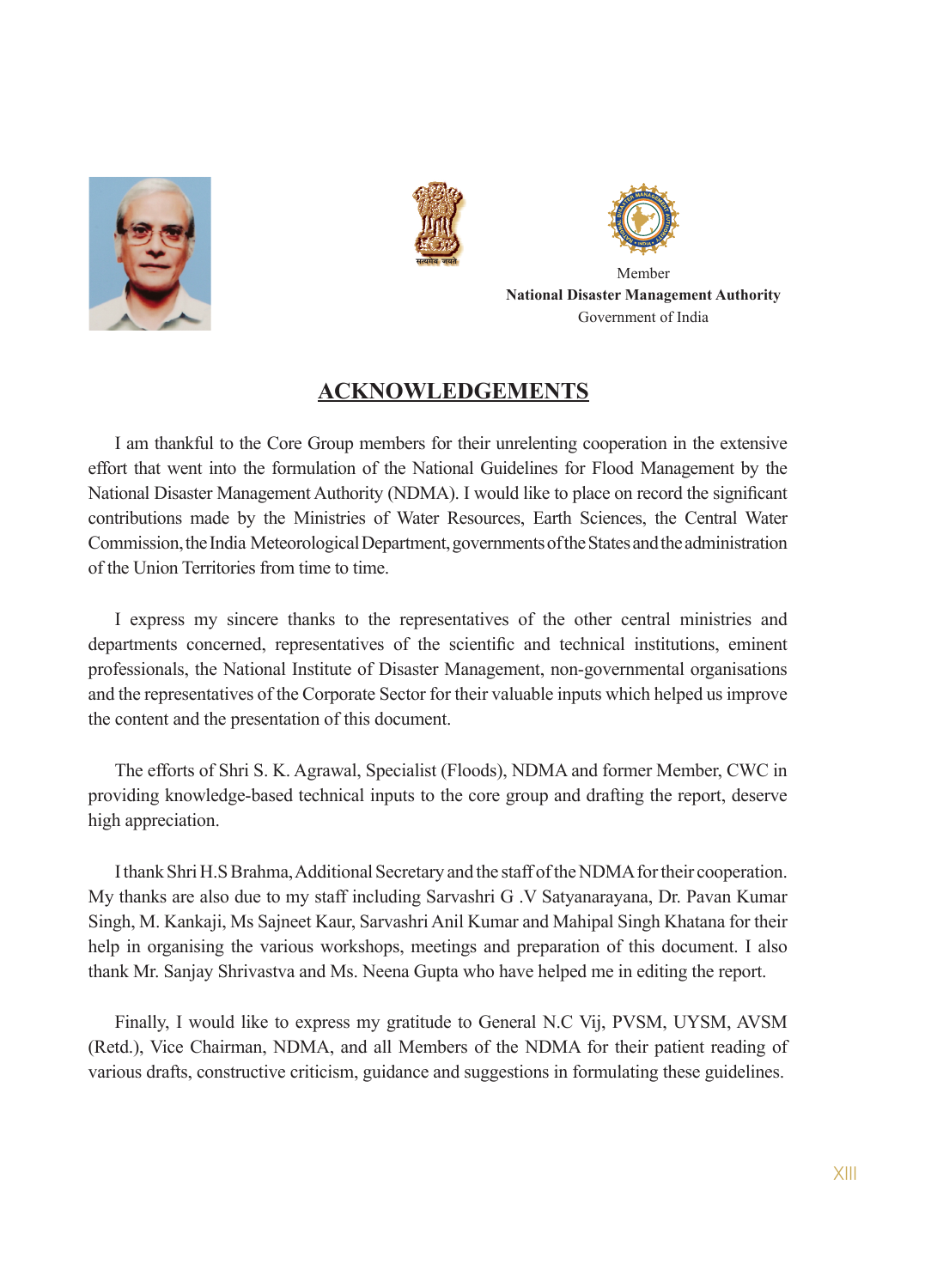It is hoped that this humble effort will prove useful to the Central Ministries and Departments, the States and the Union territories in formulating effective Flood Management Plans that will improve the management of this phenomenon in the future.

man

17 January, 2008

New Delhi **Dr. Mohan Kanda, IAS (Retd.)**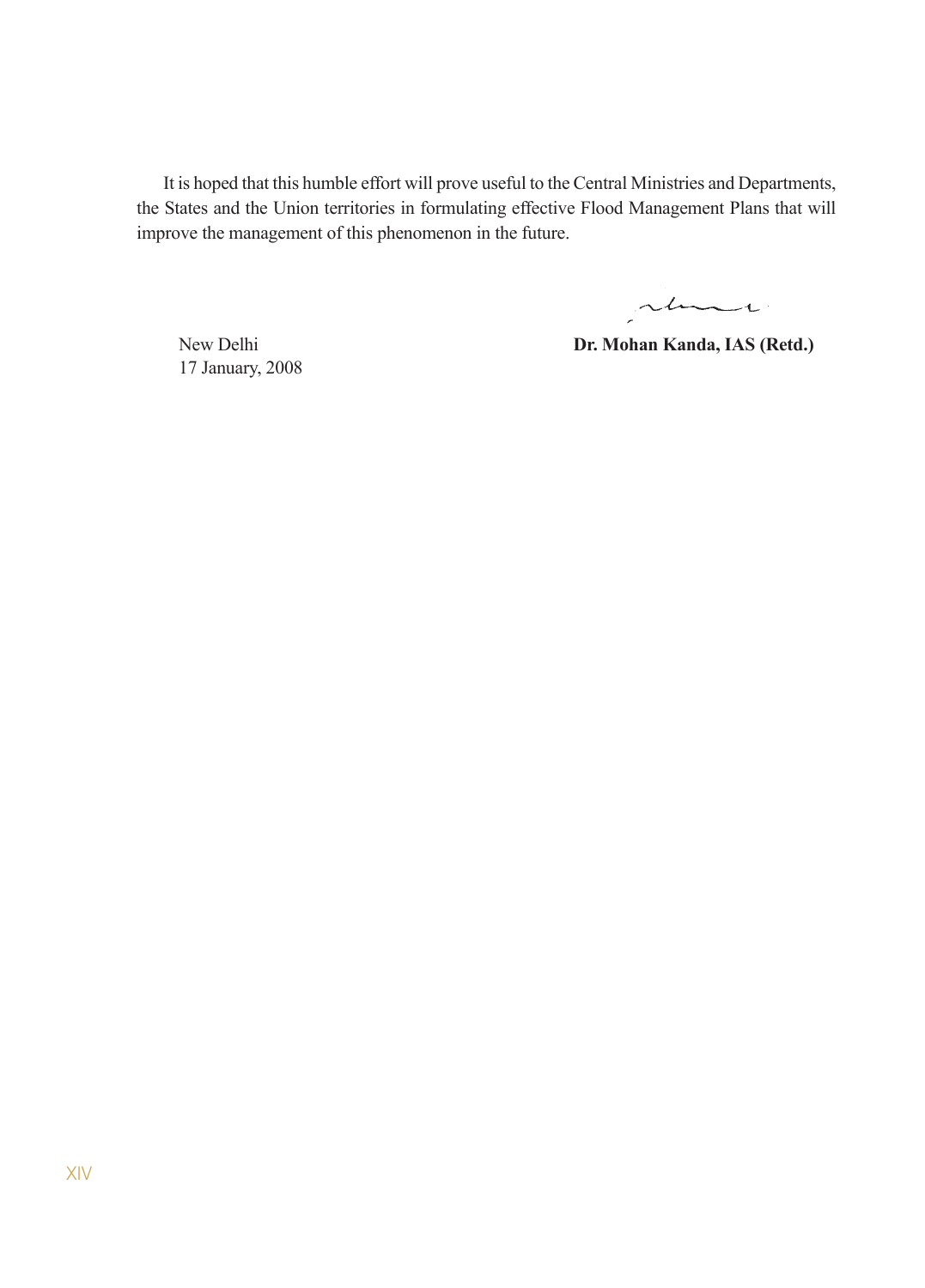## Abbreviations

| <b>AICTE</b> | All India Council of Technical Education             |
|--------------|------------------------------------------------------|
| AIR          | All India Radio                                      |
| <b>ALTM</b>  | Air-born Laser Terrain Mapping                       |
| <b>ARMVs</b> | <b>Accident Relief Medical Vans</b>                  |
| ARG          | Automatic Rain Gauge                                 |
| ATI          | Administrative Training Institute                    |
| <b>BCM</b>   | <b>Billion Cubic Meter</b>                           |
| BIS          | Bureau of Indian Standards                           |
| <b>BMTPC</b> | Building Materials and Technology Promotion Council, |
| <b>BRO</b>   | <b>Border Roads Organisation</b>                     |
| CAT          | Catchment Area Treatment                             |
| CBO          | Community Based Organisation                         |
| CBRI         | Central Building Research Institute, Roorkee         |
| <b>CBSE</b>  | Central Board of Secondary Education                 |
| CD           | Civil Defence                                        |
| <b>CFCB</b>  | Central Flood Control Board                          |
| <b>CFI</b>   | Construction Federation of India                     |
| COA          | <b>Council of Architecture</b>                       |
| <b>CPWD</b>  | Central Public Works Department                      |
| CRF          | Calamity Relief Fund                                 |
| <b>CSR</b>   | Corporate Social Responsibility                      |
| cumec        | cubic meter per second                               |
| cusec        | cubic feet per second                                |
| CWC          | Central Water Commission                             |
| <b>CWPRS</b> | Central Water and Power Research Station             |
| D            | Quarter ending December                              |
| <b>DAE</b>   | Department of Atomic Energy,                         |
| DART         | Disaster Assistance Response Team                    |
| DD           | Doordarshan                                          |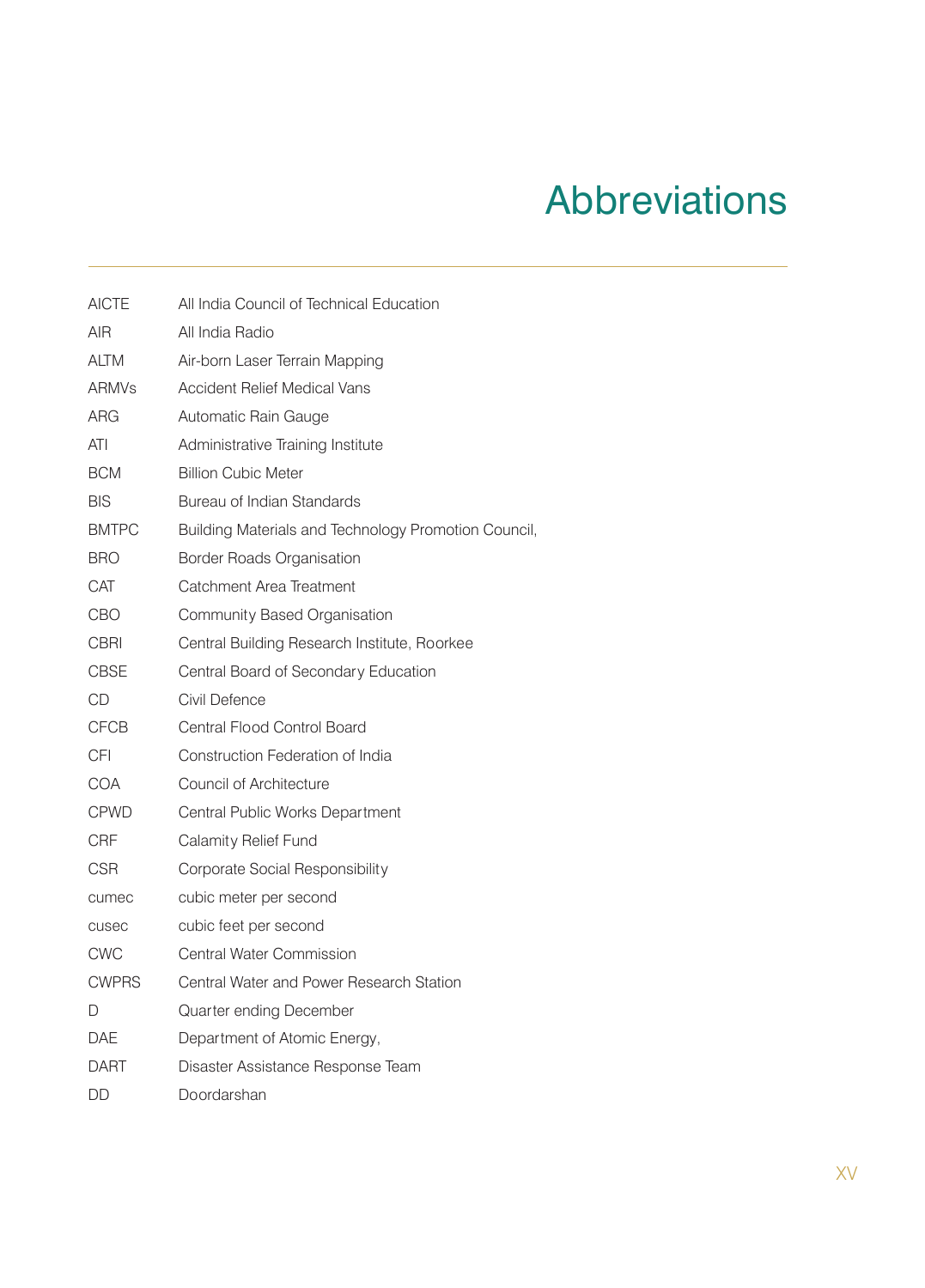#### Abbreviations and Disaster Management Of Floods of Floods and Of Floods of Floods and Of Floods and Of Floods o

| <b>DDMA</b>  | District Disaster Management Authority      |
|--------------|---------------------------------------------|
| <b>DEM</b>   | <b>Digital Elevation Model</b>              |
| DI           | Drainage Improvement                        |
| <b>DM</b>    | Disaster Management                         |
| <b>DMA</b>   | Disaster Management Authority               |
| <b>DMS</b>   | Disaster Management Support                 |
| <b>DMP</b>   | Disaster Management Plan                    |
| DST          | Department of Science and Technology        |
| <b>DPR</b>   | <b>Detailed Project Report</b>              |
| <b>DRM</b>   | Disaster Risk Management                    |
| <b>DSS</b>   | <b>Decision Support System</b>              |
| <b>DVC</b>   | Damodar Valley Corporation                  |
| <b>DWR</b>   | Doppler Weather Radar                       |
| EEP          | <b>Emergency Evacuation Plan</b>            |
| <b>EOC</b>   | <b>Emergency Operations Centre</b>          |
| <b>EREC</b>  | Earthquake Risk Evaluation Centre           |
| FF           | <b>Flood Forecasting</b>                    |
| FF and W     | Flood Forecasting and Warning               |
| FM           | Flood Management                            |
| <b>FMO</b>   | Flood Meteorological Office                 |
| <b>FMP</b>   | Flood Management Plan                       |
| FP           | <b>Flood Protection</b>                     |
| <b>FRL</b>   | Full Reservoir Level                        |
| J            | Quarter ending June                         |
| <b>GFCC</b>  | Ganga Flood Control Commission              |
| GIS          | Geographical Information System             |
| <b>GLOFs</b> | <b>Glacial Lake Outburst Floods</b>         |
| GOI          | Government of India                         |
| <b>GSI</b>   | Geological Survey of India                  |
| ha           | Hectare                                     |
| HFL          | <b>Highest Flood Level</b>                  |
| <b>HPC</b>   | High Power Committee on Disaster Management |
| <b>HSC</b>   | <b>Hazard Safety Cell</b>                   |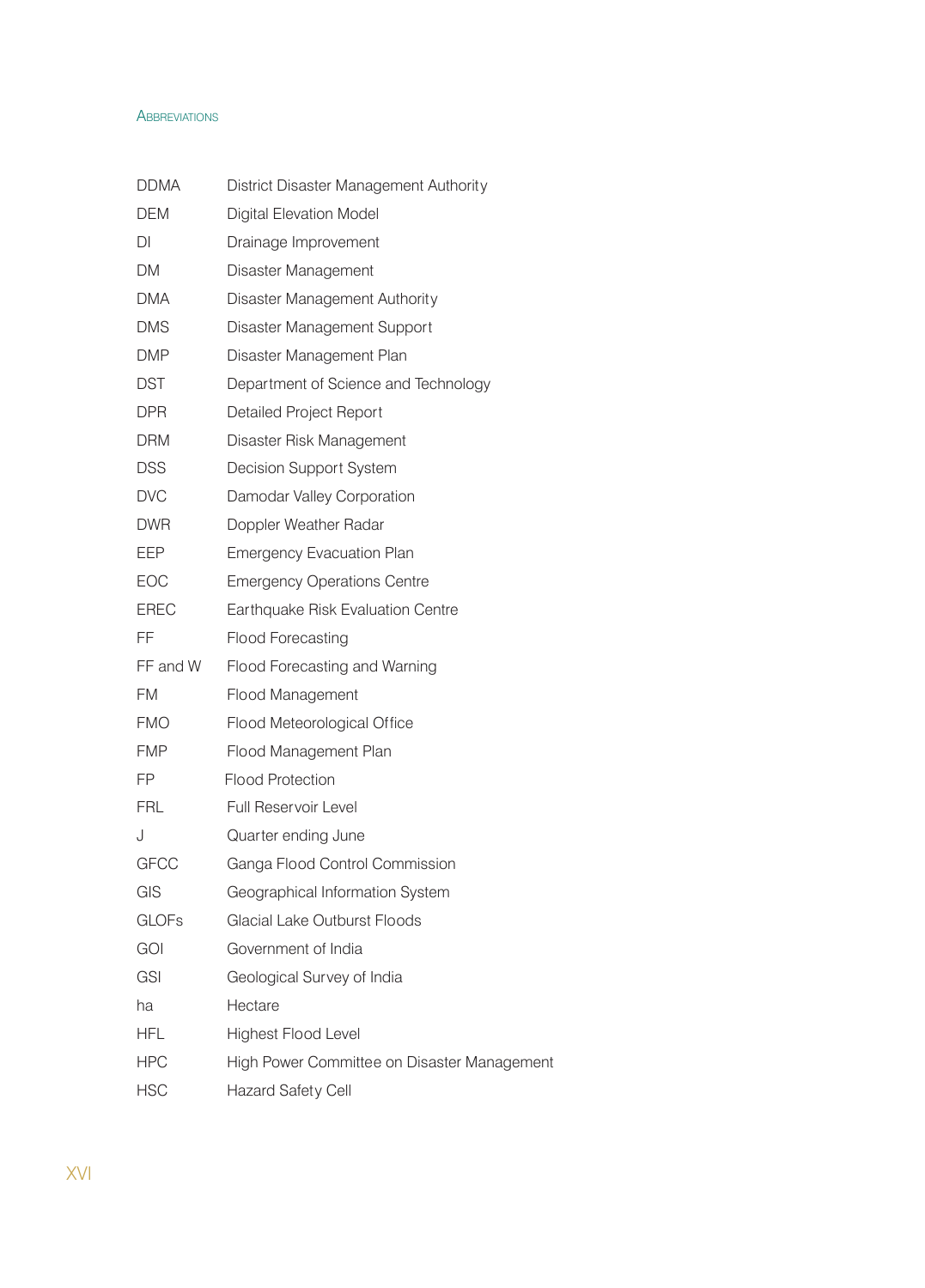ABBREVIATION

| <b>HUDCO</b>  | Housing and Urban Development Corporation                          |
|---------------|--------------------------------------------------------------------|
| ICS           | Incident Command System                                            |
| <b>ISRO</b>   | Indian Space Research Organisation                                 |
| <b>IDNDR</b>  | United Nations International Decade for Natural Disaster Reduction |
| <b>IDRN</b>   | Indian Disaster Resource Network                                   |
| IE(1)         | Institution of Engineers (India)                                   |
| IIТ           | Indian Institute of Technology                                     |
| <b>IMD</b>    | India Meteorological Department                                    |
| <b>IIA</b>    | Indian Institute of Architects                                     |
| <b>IWRM</b>   | Integrated Water Resources Management                              |
| M             | Quarter ending March                                               |
| mha           | major accident hazard                                              |
| <b>MEA</b>    | Ministry of External Affairs                                       |
| <b>MES</b>    | <b>Military Engineering Services</b>                               |
| <b>MFR</b>    | <b>Medical First Responder</b>                                     |
| <b>MHA</b>    | Ministry of Home Affairs                                           |
| mha           | million hectares                                                   |
| <b>MHRD</b>   | Ministry of Human Resource Development                             |
| <b>MOA</b>    | Ministry of Agriculture                                            |
| <b>MOD</b>    | Ministry of Defence                                                |
| <b>MOES</b>   | Ministry of Earth Sciences                                         |
| <b>MOHFW</b>  | Ministry of Health and Family Welfare                              |
| <b>MOR</b>    | Ministry of Railways                                               |
| <b>MOWR</b>   | Ministry of Water Resources                                        |
| <b>MOSRTH</b> | Ministry of Shipping, Road Transport and Highways                  |
| <b>MWL</b>    | Maximum Water Level                                                |
| <b>NCC</b>    | <b>National Cadet Corps</b>                                        |
| <b>NCDM</b>   | National Committee on Disaster Management                          |
| <b>NCMP</b>   | National Common Minimum Programme                                  |
| <b>NCMRWF</b> | National Centre of Medium Range Weather Forecasting                |
| <b>NDMA</b>   | National Disaster Management Authority                             |
| <b>NR</b>     | <b>National Reserve</b>                                            |
| <b>NDRF</b>   | National Disaster Response Force                                   |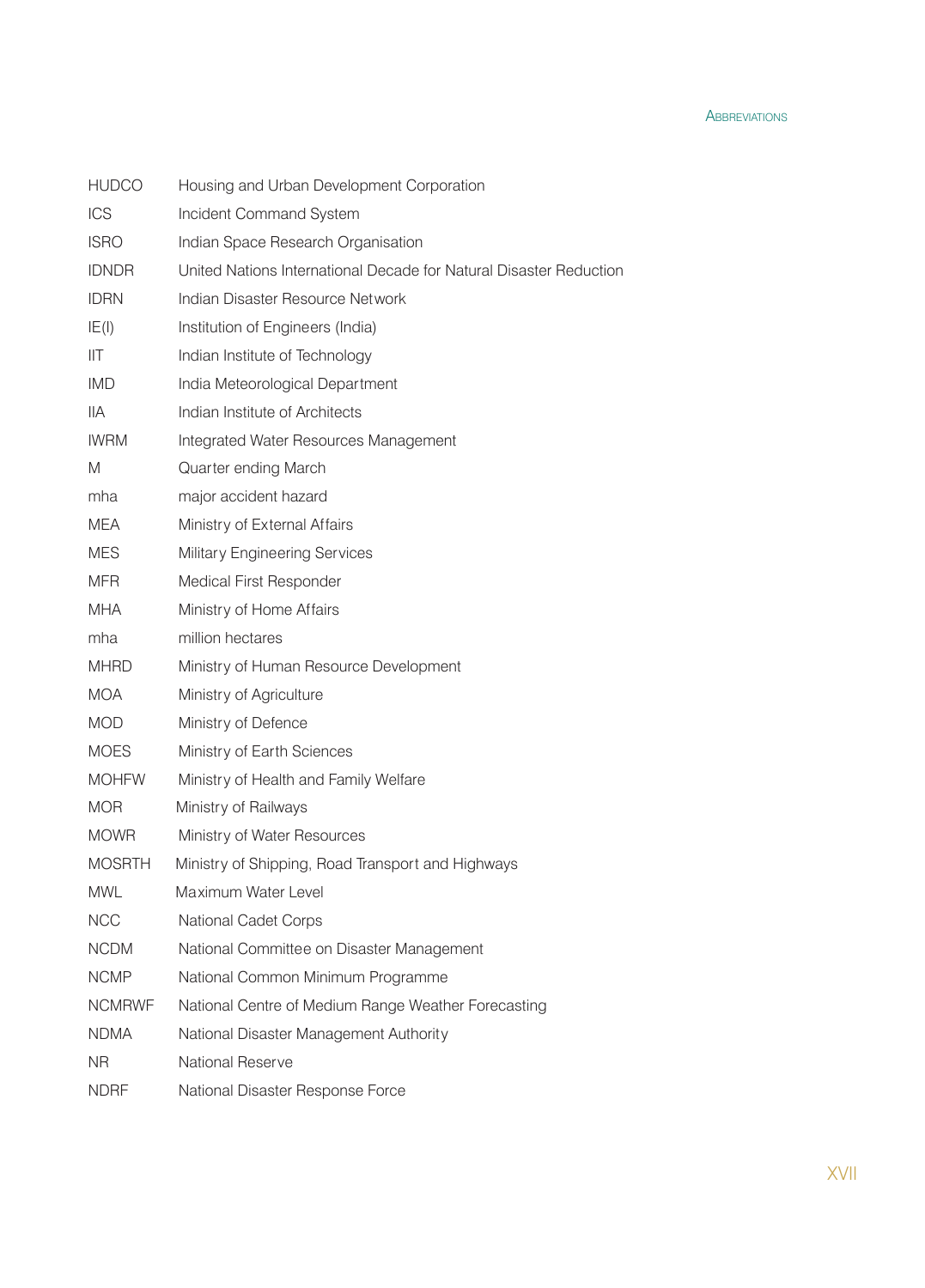#### Abbreviations and Disaster Management Of Floods of Floods and Of Floods of Floods and Of Floods and Of Floods o

| <b>NEC</b>    | National Executive Committee                  |
|---------------|-----------------------------------------------|
| <b>NFMI</b>   | National Flood Management Institute           |
| <b>NGO</b>    | Non-governmental Organisation                 |
| <b>NHAI</b>   | National Highways Authority of India          |
| <b>NIC</b>    | National Informatics Centre                   |
| <b>NIDM</b>   | National Institute of Disaster Management     |
| <b>NIT</b>    | National Institute of Technology              |
| <b>NRSA</b>   | National Remote Sensing Agency                |
| <b>NSS</b>    | <b>National Service Scheme</b>                |
| <b>NWA</b>    | National Water Academy                        |
| <b>NWP</b>    | National Water Policy                         |
| <b>NYKS</b>   | Nehru Yuvak Kendra Sangathan                  |
| PRI           | Panchayati Raj Institution                    |
| <b>PVO</b>    | Private Voluntary Organisation                |
| QRMT          | <b>Quick Reaction Medical Team</b>            |
| <b>RBA</b>    | Rashtriya Barh Ayog                           |
| <b>RF</b>     | Rainfall                                      |
| <b>RM</b>     | <b>River Management</b>                       |
| <b>RMC</b>    | Regional Meteorological Centre                |
| <b>RR</b>     | <b>Rehabilitation and Resettlement</b>        |
| <b>RRC</b>    | Regional Resource Centre                      |
| S             | Quarter ending September                      |
| <b>SDMA</b>   | State Disaster Management Authority           |
| SOI           | Survey of India                               |
| <b>SOP</b>    | <b>Standard Operating Procedure</b>           |
| SW            | South-west                                    |
| <b>TAC</b>    | <b>Technical Advisory Committee</b>           |
| TF            | <b>Task Force</b>                             |
| <b>UGC</b>    | University Grants Commission                  |
| <b>ULB</b>    | Urban Local Body                              |
| <b>UNDP</b>   | United Nations Development Programme          |
| WL            | Water Level                                   |
| <b>WAPCOS</b> | Water and Power Consulting Services India Ltd |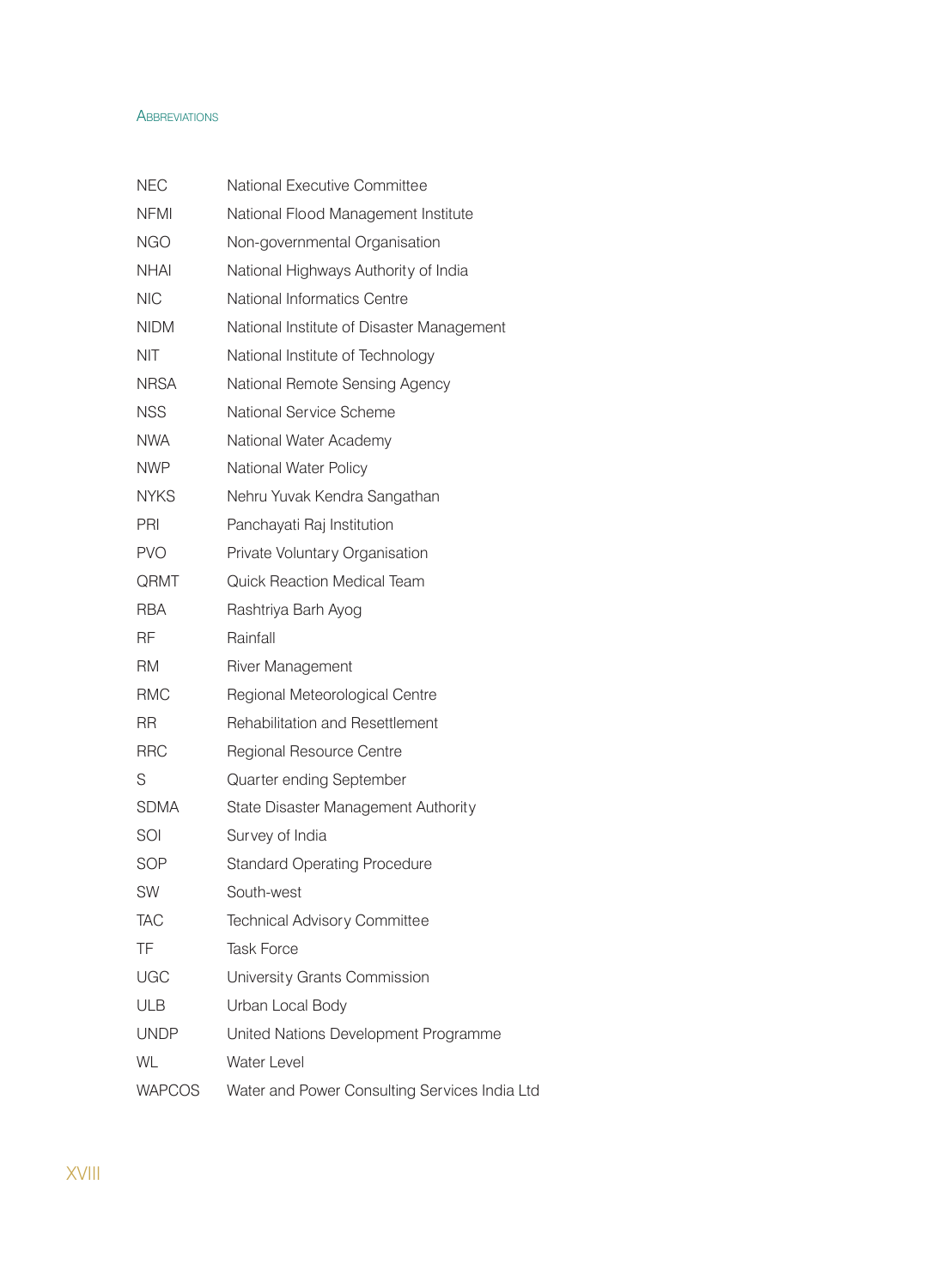### Executive Summary

#### **Introduction**

Following the enactment of the Disaster Management Act, 2005, (DM Act, 2005) the Government of India (GOI) constituted the National Disaster Management Authority (NDMA) as the apex body for Disaster Management (DM) in India with the mandate, inter alia, for laying down policies and guidelines on DM. At the national level, there is to be a paradigm shift from the erstwhile reliefcentric and post-event syndrome to pro-active prevention-, mitigation- and preparedness-driven DM. These efforts will conserve developmental gains and also minimise loss of lives, livelihood systems and property. These Guidelines have been evolved by the NDMA, through a nine-step process. This approach ensures that all contemporary knowledge, experience and information are taken on board, clear destinations are identified, and road maps drawn with milestones duly marked off through a wide consultative process, involving all the stakeholders. Recognising the gravity of the risk and vulnerability of India to floods, the NDMA, soon after its constitution initiated a series of consultations with the various stakeholders to develop Guidelines for strengthening the existing arrangements for flood preparedness, mitigation, and post-flood emergency response, relief, rehabilitation and reconstruction. Senior representatives from the Central Ministries/ Departments and the state governments, related agencies, academics and professionals attended these meetings. The meetings acknowledged that, while several significant initiatives had been taken by government agencies in the past for addressing the risk and vulnerability of India to floods, it is necessary to undertake measures for the evolution of a holistic and integrated strategy to address the critical factors that accentuate flood risk. On

the basis of these deliberations, the NDMA has prepared these Guidelines for Flood Management (FM), to assist the ministries and departments of the GOI, the state governments and other agencies in preparing Flood Management plans (FMPs).

#### Vulnerability to Floods

Floods have been a recurrent phenomenon in India and cause huge losses to lives, properties, livelihood systems, infrastructure and public utilities. India's high risk and vulnerability is highlighted by the fact that 40 million hectares out of a geographical area of 3290 lakh hectares is prone to floods. On an average every year, 75 lakh hectares of land is affected, 1600 lives are lost and the damage caused to crops, houses and public utilities is Rs. 1805 crores due to floods. The maximum number of lives (11,316) were lost in the year 1977. The frequency of major floods is more than once in five years. Floods have also occurred in areas, which were earlier not considered flood prone. An effort has been made in these Guidelines to cover the entire gamut of Flood Management. Eighty per cent of the precipitation takes place in the monsoon months from June to September. The rivers bring heavy sediment load from the catchments. These, coupled with inadequate carrying capacity of the rivers are responsible for causing floods, drainage congestion and erosion of river-banks. Cyclones, cyclonic circulations and cloud bursts cause flash floods and lead to huge losses. The fact that some of the rivers causing damage in India originate in neighboring countries, adds another complex dimension to the problem. Continuing and largescale loss of lives and damage to public and private property due to floods indicate that we are still to develop an effective response to floods. These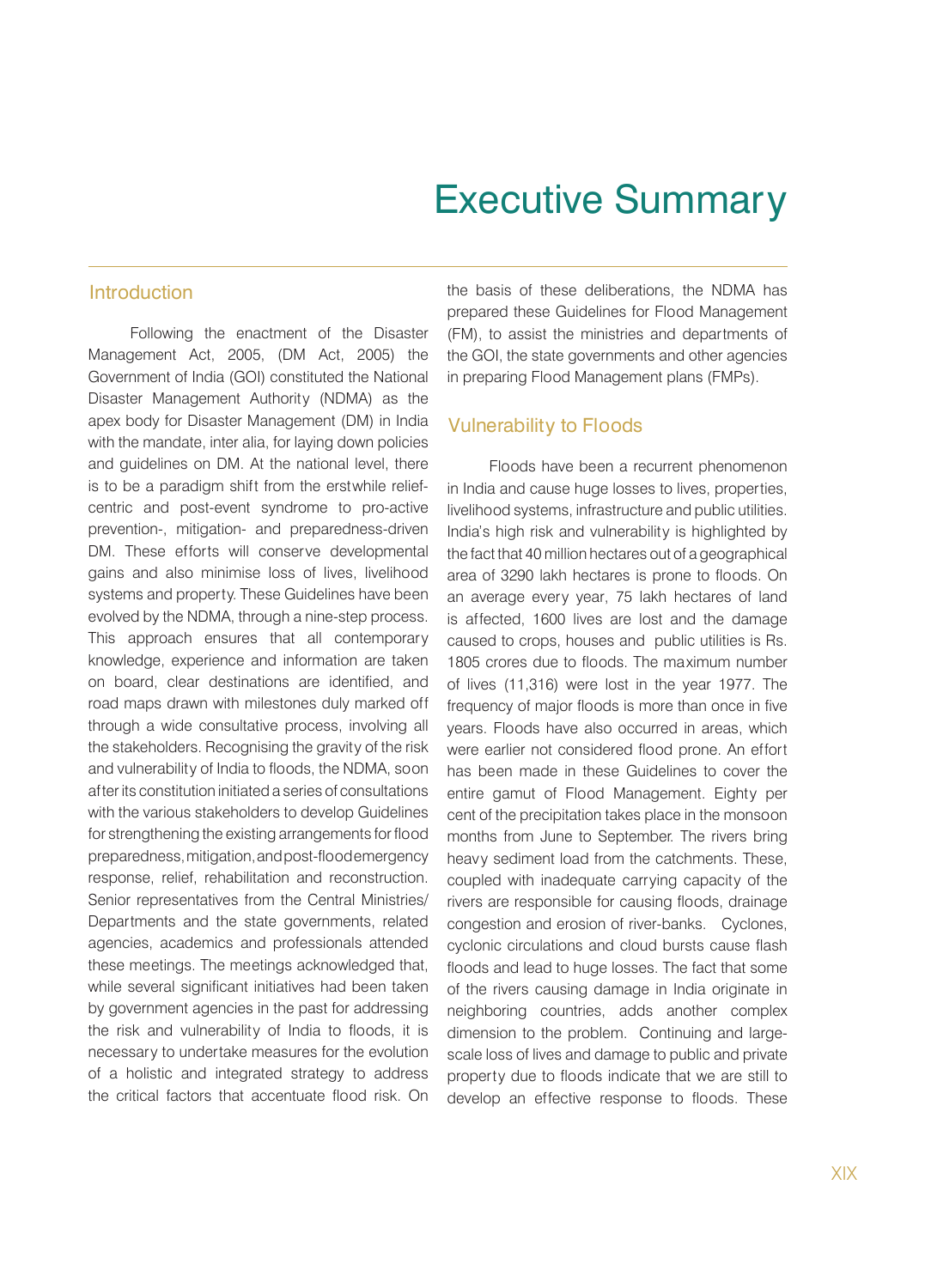Guidelines have been prepared to enable the various implementers and stakeholder agencies to address effectively the critical areas for minimising flood damages.

#### Urban Flooding

Flooding in the cities and the towns is a recent phenomenon caused by increasing incidence of heavy rainfall in a short period of time, indiscriminate encroachment of waterways, inadequate capacity of drains and lack of maintenance of the drainage infrastructure. Keeping in view the fact that the problem is becoming more severe and losses are mounting every year, the subject of urban flooding has been recognised by the NDMA as one meriting exclusive attention and separate guidelines for its management are being prepared and will be issued soon.

#### Action Plans at Various Levels

These Guidelines have been drawn up in the context of a rigorous risk management framework to ensure the effectiveness of action plans that are developed by various agencies. All key agencies, including the central ministries, and departments, state governments, local bodies including Panchayati Raj Institutions (PRIs), and Urban Local Bodies (ULBs) like metropolitan development authorities, municipal corporations, municipal councils and district authorities will develop detailed FMPs based on these Guidelines. State governments and local authorities will play an important role in the formulation and effective implementation of such action plans. The communities and other stakeholders will play an important part in ensuring compliance to the regulations and their effective enforcement. The State Disaster Management Authorities (SDMAs) will be responsible for reviewing and monitoring the implementation of the action plans at the state-level.

#### The Objectives of the Guidelines

These Guidelines rest on the following objectives aimed at increasing the efficacy of the FMPs, which will be prepared at various levels:

- 1. Shifting the focus to preparedness by implementing, in a time-bound manner, an optimal combination of technoeconomically viable, socially acceptable and eco-friendly structural and nonstructural measures of FM.
- 2. Ensuring regular monitoring of the effectiveness and sustainability of various structures and taking appropriate measures for their restoration and strengthening.
- 3. Continuous modernisation of flood forecasting, early warning and decision support systems.
- 4. Ensuring the incorporation of flood resistant features in the design and construction of new structures in the flood prone areas.
- 5. Drawing up time-bound plans for the flood proofing of strategic and public utility structures in flood prone areas.
- 6. Improving the awareness and preparedness of all stakeholders in the flood prone areas.
- 7. Introducing appropriate capacity development interventions for effective FM (including education, training, capacity building, research and development, and documentation.)
- 8. Improving the compliance regime through appropriate mechanisms.
- 9. Strengthening the emergency response capabilities.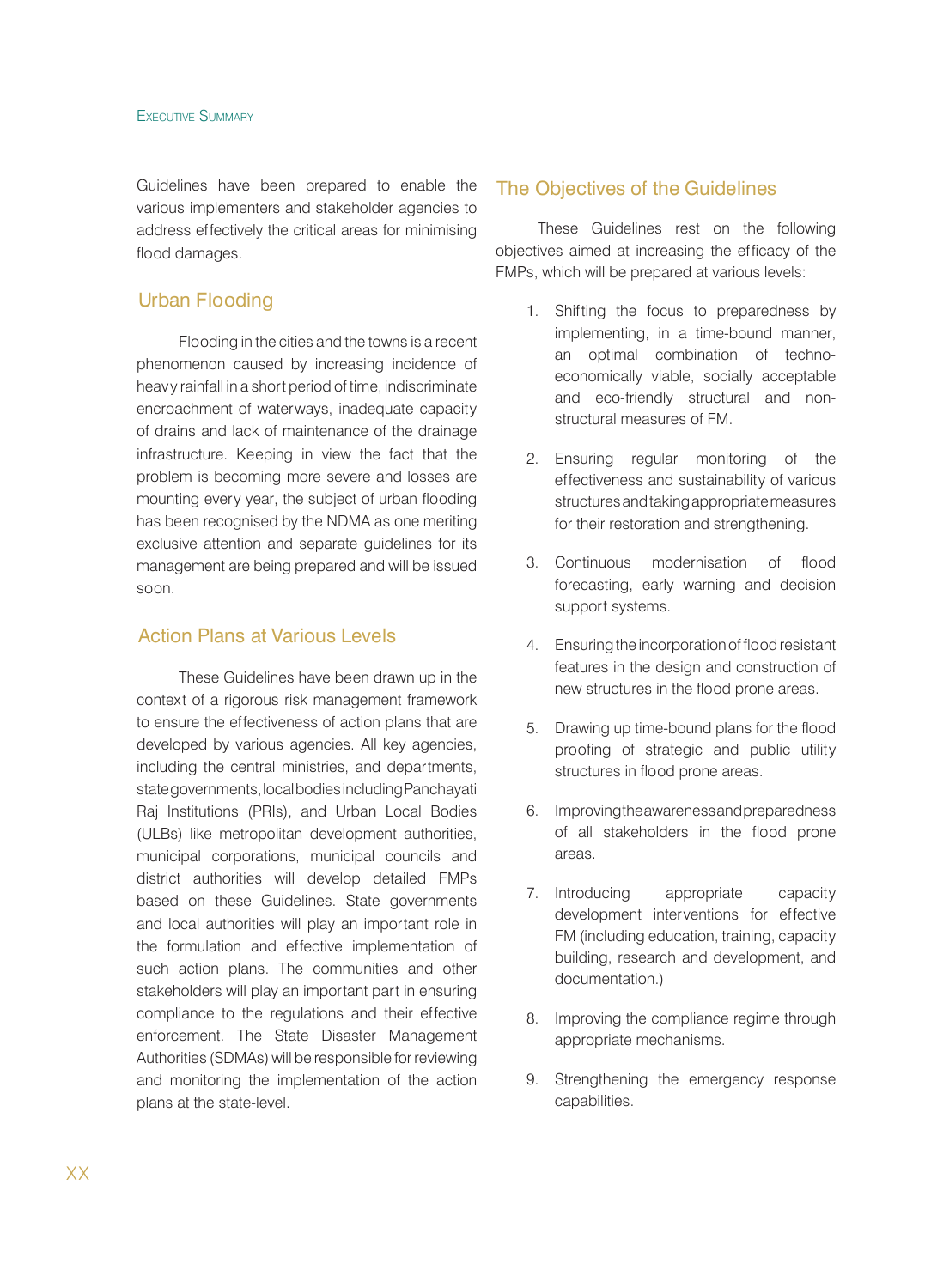#### Earlier Initiatives of the Government of India

Following the unprecedented floods of 1954, the then Union Minister for Planning, Irrigation and Power placed before Parliament on 3 September 1954, the statements on floods which set the objective of reducing the menace of floods. Later on, in a subsequent statement in Parliament on 27 July 1956, the emphasis was laid on doing all that was possible to contain floods in the country. Since then the government has taken various initiatives and set up a number of committees to study the problem and recommend several remedial measures. The most important ones are the High Level Committee on Floods (1957), the Ministers Committee on Flood Control (1964), the Rashtriya Barh Ayog (1980) and Task Force on Flood Management/Erosion Control (2004).

#### Institutional Framework

As per the constitutional provisions, FM is a state subject and as such the primary responsibility for flood management lies with the states. The central government has taken various initiatives and set up a number of organisations dealing with the floods. The most notable one is the enactment of the National Disaster Management Act, December 2005 and setting up of the NDMA, which has been assigned to deal with all types of disasters including the floods. The National Executive Committee (NEC) with the Secretary of GOI of the ministry or department having administrative control of the subject of the DM as the Chairman and Secretaries of other ministries concerned and the Chief of the Integrated Defence Staff to the Chairman Chiefs of the Staff Committee (CISC) as Members, will assist the NDMA in the discharge of its functions and ensure compliance of the directions issued by the central government apart from preparing the National Disaster Management Plan. The state governments

are to set up State Disaster Management Authorities (SDMAs) and State Executive Committees (SECs) to perform similar functions at the state level. These are in addition to existing organisations dealing with the floods in the states.

There is a need to set up a central organisation to lay down policy and implement FM measures in consultation with the states and other stakeholders as floods are not confined to one state and flooding in one state leads to flooding in adjoining states. Accordingly, it has been proposed to set up River Basin Organisations to deal with the management of water resources at river basin level. It is also proposed to set up a National Flood Management Institute (NFMI) at an appropriate location in one of the flood prone states, to impart training to engineers, administrators, personnel of the police departments, Non-governmental Organisations (NGOs) and Community Based Orgnisations (CBOs) etc.

#### Flood Prevention, Preparedness and **Mitigation**

Floods being the most common natural disaster, people have, out of experience, devised many ways of coping with them. However, encroachments into the flood plains over the years has aggravated the flood problem and a need to take effective and sustained FM measures has been felt. Various measures, structural and nonstructural, have been taken by the central and state governments and as a result, considerable protection has been provided to the people. However, more efforts are required in this direction and there is a need to put in place a techno-legal regime to make structures flood-proof and regulate the activities in the flood plains of the rivers. Flood forecasting and warning and Decision Support System (DSS) will be established on a scientific basis taking into account the latest technological developments in the world.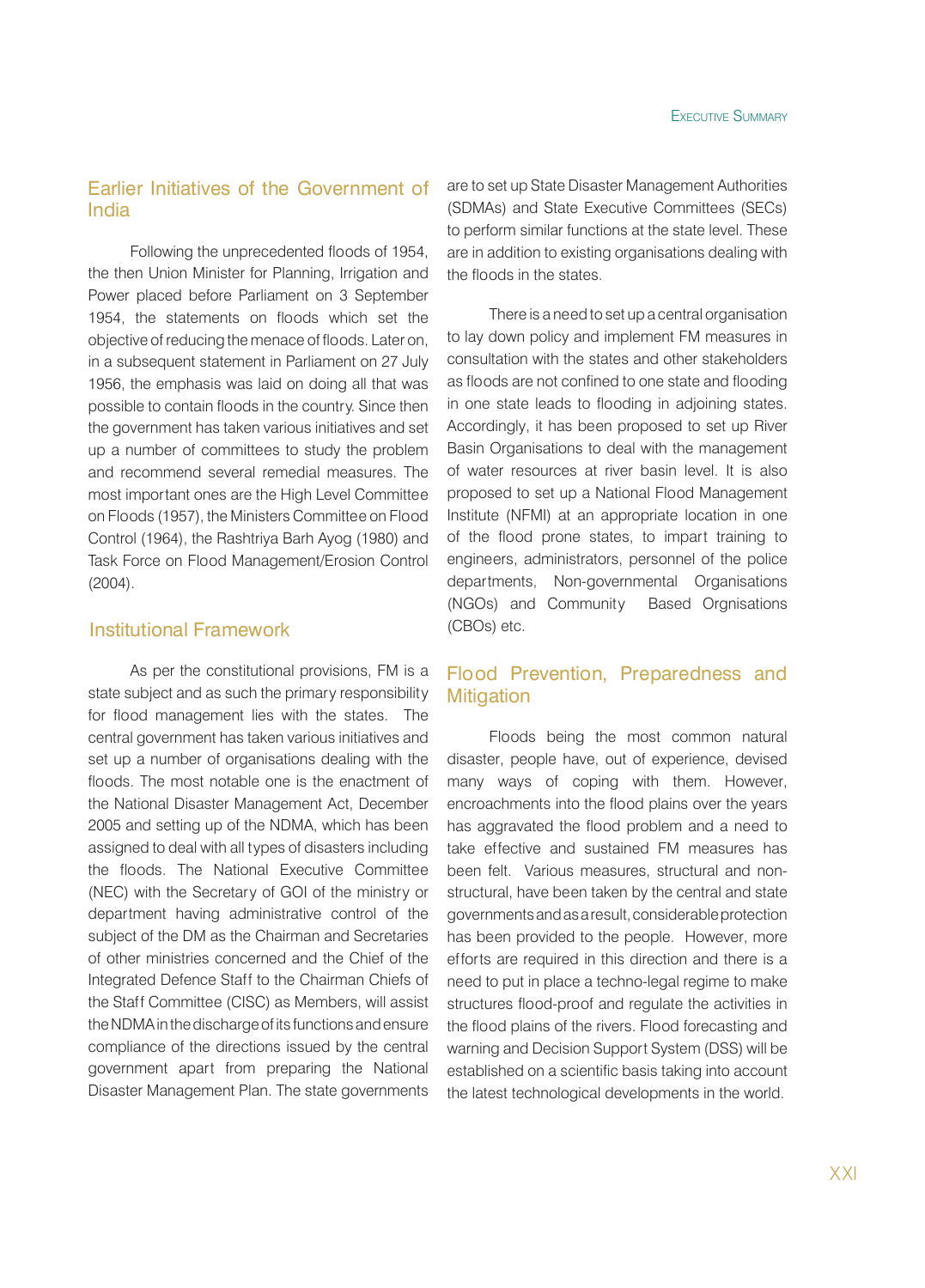#### Capacity Development and Flood Response

The central government and the state governments are required to take steps for capacity development for taking effective and sustainable preventive, preparatory and mitigative measures in pre-floods stage and effective and prompt response during- and post-floods stages. Appropriate recommendations have been made in this regard.

#### Activities for Minimising Flood Risk and Losses

The activities proposed to be undertaken aim at minimising the flood risk and losses and are to be implemented in three phases in addition to recurring activities.

#### Phase-I

These activities include identification and marking of flood prone areas on maps, preparation of close contour and flood vulnerability maps, formulating plans for expansion and modernisation of flood forecasting and warning systems, identification of priority flood protection and drainage improvement works, identification of reservoirs for review and modification of operation manuals and rule curves and undertaking special studies on problems of river erosion. These will be initiated immediately and efforts will be made to complete them in a phased manner with the last of these activities scheduled for completion by January 2010.

#### Phase-II

These include implementation of the schemes for expansion and modernisation of the flood forecasting and warning network, execution of flood protection and drainage improvement schemes, modification and adoption of revised reservoir operation manuals, enactment and enforcement of flood plain zoning regulations and planning and preparation of Detailed Project Reports (DPRs) for storage reservoirs and implementation of the schemes for real-time collection of hydrometeorological data on rivers in Nepal, Bhutan and China. These activities, which aim at implementation of FMPs, will commence immediately after the completion of the link activities of Phase-I and will be completed by March 2012.

#### Phase-III

Implementation of activities, which include construction of dams and catchment area treatment (CAT) works in India as well as neighboring countries, is likely to take considerable time as they entail major environmental, social, inter-state and international implications. These need careful study and interaction with the stakeholders. It is envisaged that all feasible schemes will be completed by the year 2025.

#### Recurring Activities

These activities which include inspection of dams, embankments and other structural measures, execution of restoration and strengthening works and expansion and modernisation of flood forecasting and warning systems, are to be taken on a regular basis for ensuring the effectiveness and sustainability of various measures for minimising flood risk.

The relevance and status of various activities will be continuously monitored and reviewed. The activities will be modified, if felt necessary. The preparedness of the central ministries and departments concerned and the state governments will be reviewed in April/May every year and appropriate corrective measures will be taken before the commencement of the monsoon. A post-monsoon review will be held every year in November/December so as to finalise the action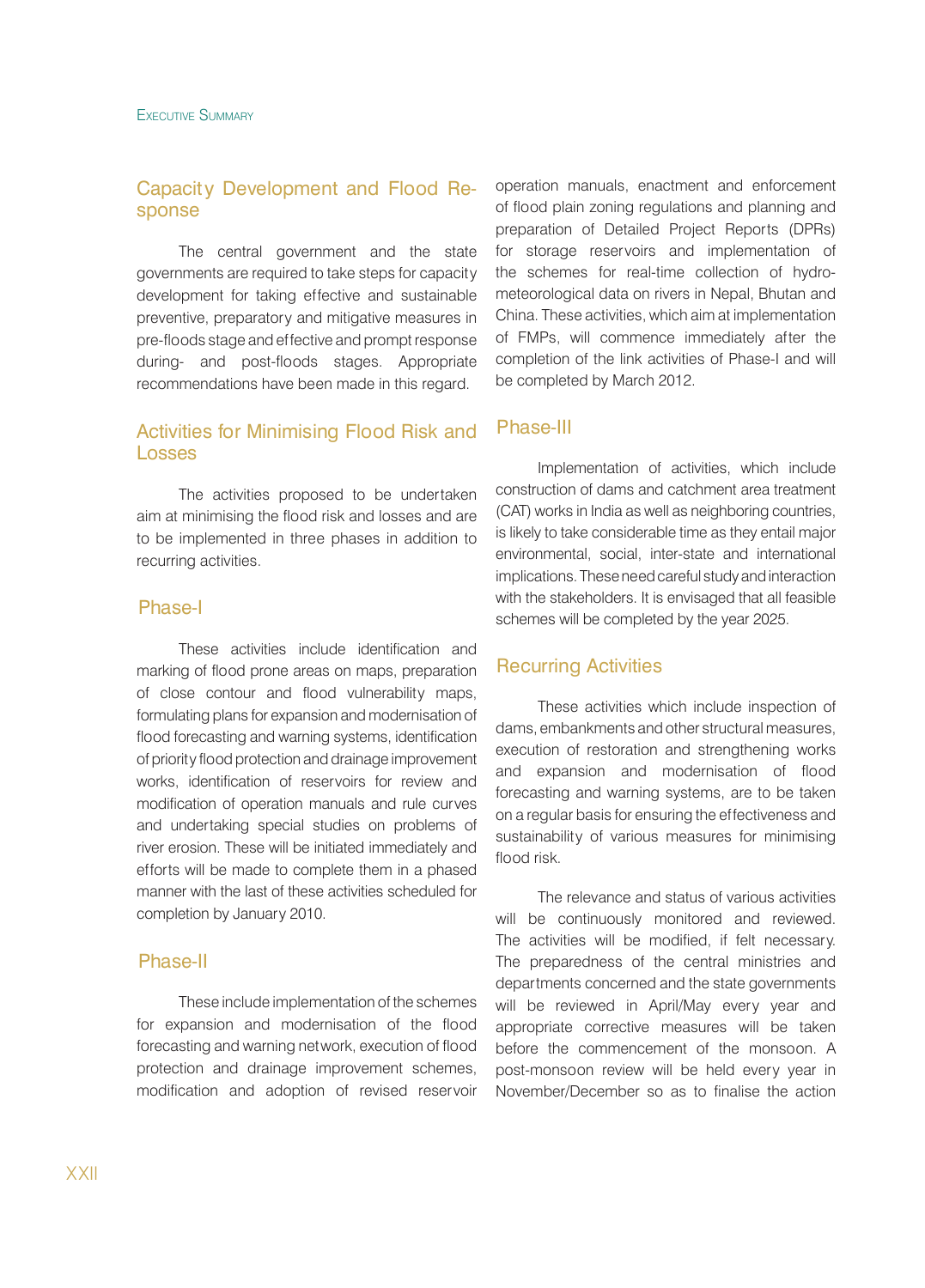plan for preparatory measures to be implemented before the onset of the next monsoon.

#### Flood Management Plans

It is expected that based on these guidelines the central ministries and departments concerned and the state governments will prepare their FMPs which will be holistic, participatory, inclusive, ecofriendly and gender-sensitive in nature and the implementation of which will result in a flood- resilient India. The plans will focus on the community and the collective efforts of the government and NGOs.

#### $I$ mportant Milestones in the Road-map<br>for the Implementation of the Cuidelines for the Implementation of the Guidelines

Phase – I (Works to Commence Immediately)

- Mechanism for joint formulation of forecasts by the CWC/IMD/NRSA/states-May 2008.
- Identification of flood prone areas (villages/ blocks/tehsils/districts) and marking on national, state and district level maps by the Central Water Commission (CWC)/ Ganga Flood Control Commission (GFCC)/Brahmaputra Board and the state governments in collaboration with the National Remote Sensing Agency (NRSA) and Survey of India (SOI) - June 2008.
- Finalisation of plans for expansion and modernisation of flood forecasting and warning systems and development of DSS for management of floods by the CWC, India Meteorological Department (IMD) and the state governments - June 2008.
- Making an assessment of the area suffering from drainage congestion by the state governments- June 2008.
- Making an assessment of the area suffering from erosion by the state governments-June 2008.
- Categorization of flood disaster by NDMA/ SDMAs- June 2008.
- Introduction of module on FM in education in schools/technical institutions/defence forces/academies, Administrative Training Institutes (ATIs) etc., by the Ministry of Human Resources Development (MHRD), Ministry of Defence (MOD), Ministry of Home Affairs (MHA), state governments/SDMAs- June 2008.
- Documentation of floods by state governments- June 2008.
- Identification of reservoirs for reviewing and modifying the operation manuals/ rule curves by the state governments in consultation with the CWC, GFCC and Brahmaputra Board – June 2008.
- Amendment of building bye-laws to make future buildings in flood prone areas floodsafe by the state governments/SDMAs and UI Bs-June 2008.
- Establishing a mechanism for intra-state coordination by the state governments/ SDMAs-June 2008.
- Establishing a mechanism for joint operation for reservoirs on inter-state rivers by the state governments/SDMAs – June 2008.
- Establishing a system for monitoring of landslides causing blockages in the rivers, by the CWC/NRSA/ state governments/ SDMAs-December 2008.
- Preparation of FM plans by the central ministries and departments- December 2008.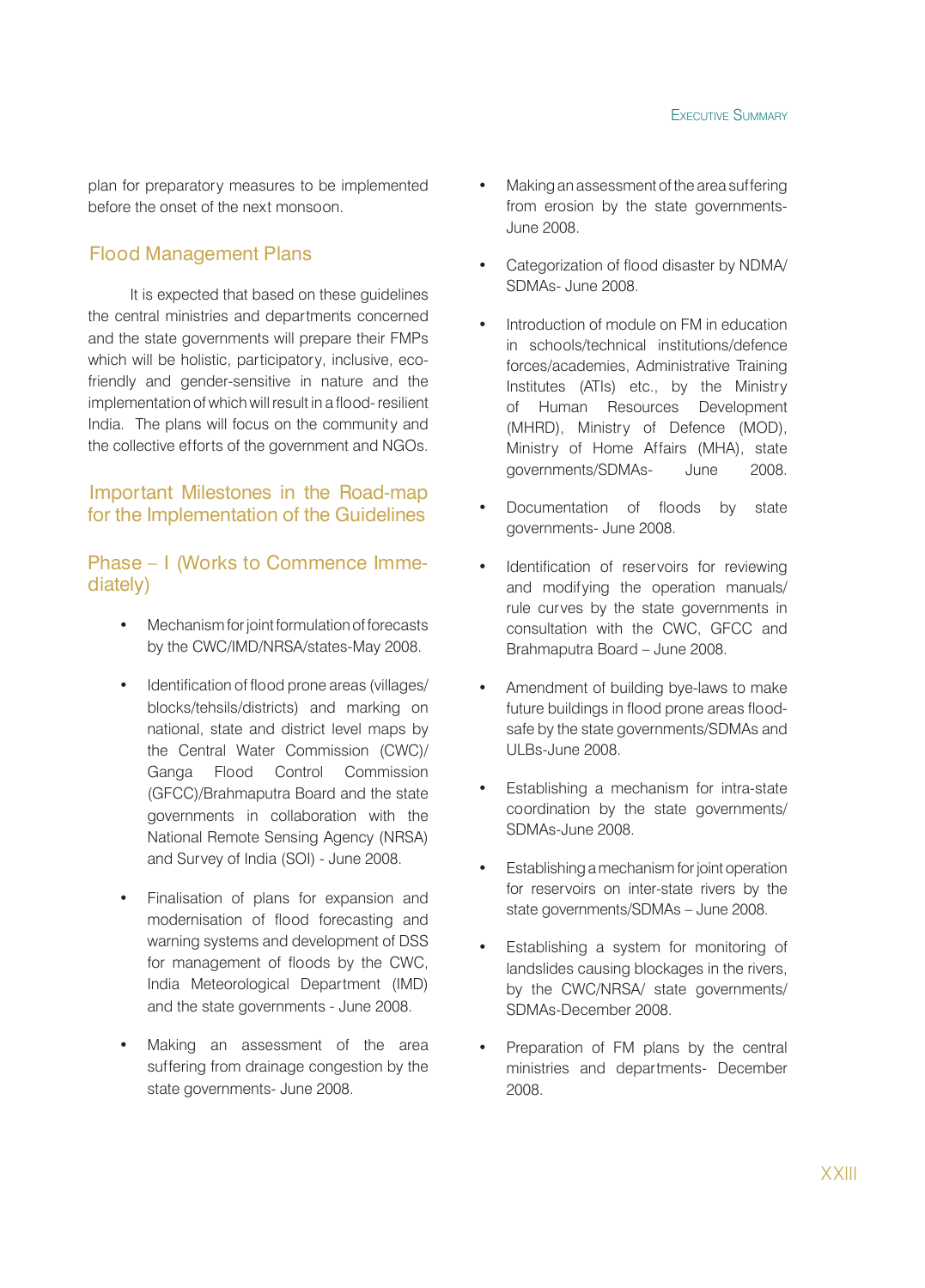- Preparation of FM plans by the state governments/SDMAs- December 2008.
- Notification of regulation for prohibiting reclamation of wetlands and natural depressions by the state governments/ SDMAs- December 2008.
- Carrying out special studies on problem of erosion on the rivers Brahmaputra, Mahananda and Gandak by the NDMA in collaboration with the state governments and the CWC/GFCC/Brahmaputra Board – March 2009.
- Approval and beginning of implementation of National Flood Mitigation Project by the NDMA/state governments – March 2009.
- Construction of flood shelters by the state governments/SDMAs - March 2009.
- Identification and preparation of proposals and implementation of priority Flood Protection and Drainage Improvement (FP and DI) works (embankments, anti erosion measures, drainage improvement works and sea walls/coastal protection works) by the state governments in consultation with the CWC/GFCC/Brahmaputra Board – June 2009.
- Preparation of maps to a scale of 1:10,000 with contours at an interval of 0.5 m/1.0 m and digital elevation model of the flood prone areas by the NRSA and SOI using satellite data and Air-borne Laser Terrain Mapping (ALTM) - June 2010.
- Preparation of flood vulnerability/flood hazard maps by the CWC, GFCC and the Brahmaputra Board in collaboration with NRSA - January 2010.

#### Phase–II (Works to Commence on Completion of Link Activities in Phase–I)

- Institutionalising the role of CBOs, NGOs, Women's Groups, Youth Organisations, Corporate Houses and other stake holders in flood response by the SDMAs/ Distric Disaster Management Authorities (DDMAs)-June 2008.
- Reorganisation /reorientation of fire and emergency services, police forces, Civil Defence Organisations (CDOs), home guards for flood response by the SDMAs/ DDMAs-June 2008.
- Raising and operationalising State Disaster Response Forces (SDRFs) by the SDMAs-June 2008.
- Strengthening/restructuring of the GFCC by the Ministry of Water Resources (MOWR)–September 2008.
- Strengthening/restructuring of the Brahmaputra Board by the MOWR– September 2008.
- Enactment and enforcement of the flood plain zoning regulation by the state governments – December 2008.
- Developing Integrated Water Resources Management (IWRM) models for intrastate rivers by the state governments-March 2009.
- Establishing a system for forecasting of flash floods by IMD - September 2009.
- Developing basin wise IWRM models for inter-state rivers by the CWC and state governments-September 2009.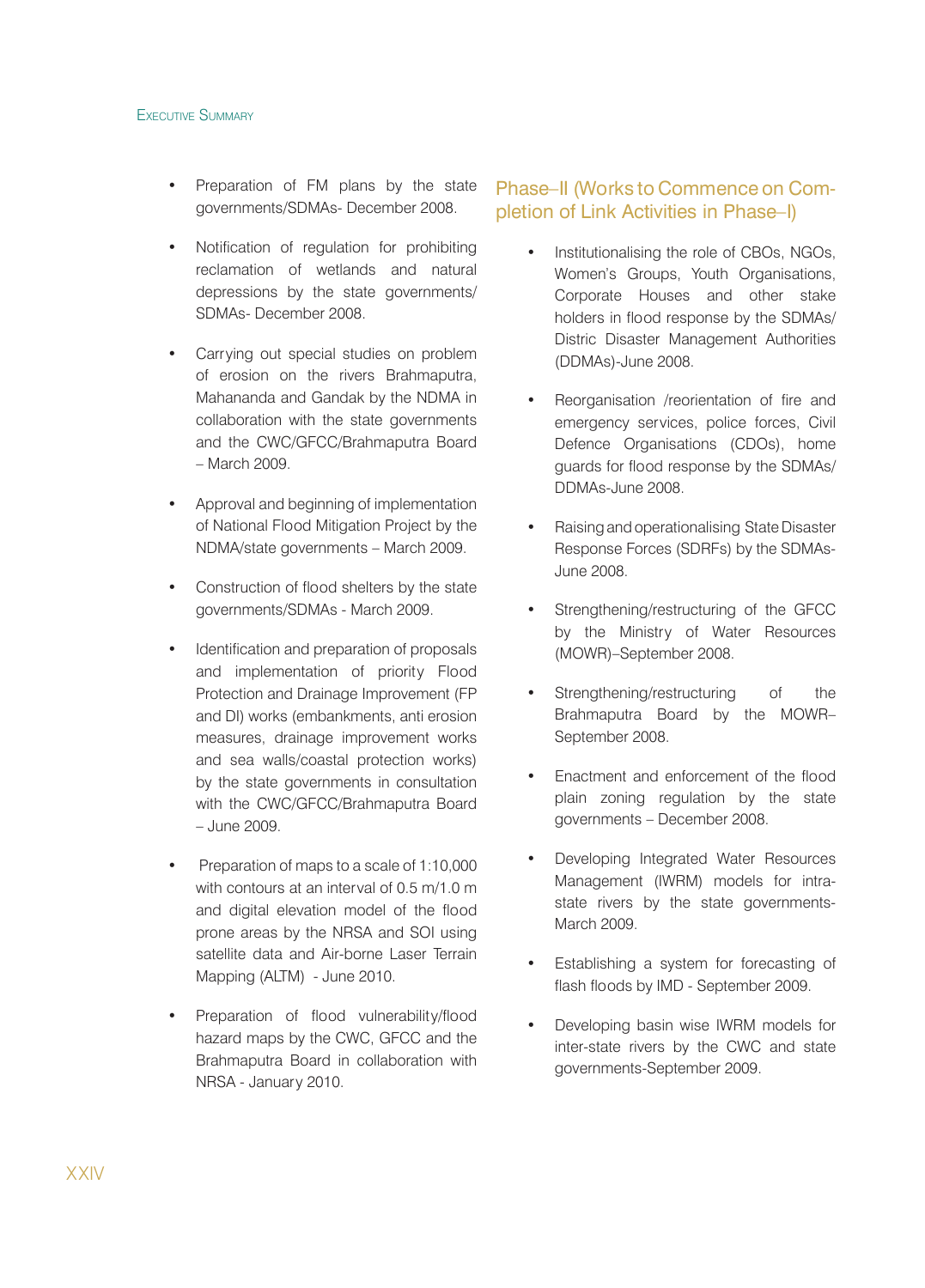- Notification of modified operation manuals/ rule curves of reservoirs identified under Phase – I and implementation of arrangements for inflow forecasts by the state governments and CWC – December 2009.
- Implementation of the scheme on expansion and modernisation of the flood forecasting network and development of the DSS by the CWC, IMD and the state governments-March 2010.
- Finalising Memoranda of Understandings (MOUs) and implementation of the network for collection and exchange of hydro meteorological data including strengthening and modernisation of existing networks on rivers originating in Nepal, Bhutan and China by the MOWR and Ministry of External Affairs (MEA)– March 2010.
- Setting up of National Flood Management Institute (NFMI) by the MOWR/NDMA – June2010.
- Examining adequacy and if required, increasing the waterways of bridges/ culverts under roads and railways embankments by the Ministry of Shipping, Road Transport and Highways (MOSRTH), Ministry of Railways (MOR), Ministry of Defence (MOD), National Highways Authority of India (NHAI), Border Road Organisation (BRO) and state governments-June 2010.
- Studies and consultations and finalization of the proposal for flood insurance by the MOWR in collaboration with the Ministry of Finance (MOF), insurance companies and state governments and implementation of a pilot project – December 2008 and on large scale-June 2010.
- Preparation of DM plans for reservoirs by the state governments – December 2010.
- Making public utility buildings/installations flood-safe by the GOI, state governments and ULBs/PRIs-December 2010.
- Establishing river basin organisations by the MOWR and state governments-June 2010.
- Preparation of DPRs for storage reservoirs in India by the state governments/central organisations – December 2010 and in Bhutan and Nepal-March 2012.
- Preparation of DPRs for long-term FP and DI measures such as embankments, antierosion measures, drainage improvement works, and sea walls/coastal protection works by the state governments/central organisations – December 2008 and completion of the works-March 2012.

#### Phase – III (Commences with Completion of Link Activities in Phase – II)

- Water shed management, Catchment Area Treatment (CAT) and afforestation schemes in critical areas by the state governments/ central organisations-March 2012.
- Construction of storage reservoirs by the state governments/central organisations – December 2017.
- Negotiations with Nepal and Bhutan for construction of reservoirs, watershed management, CAT and afforestation measures in their territories and preparation of DPRs and implementation of the schemes by the GOI and the governments of Nepal and Bhutan- December 2025.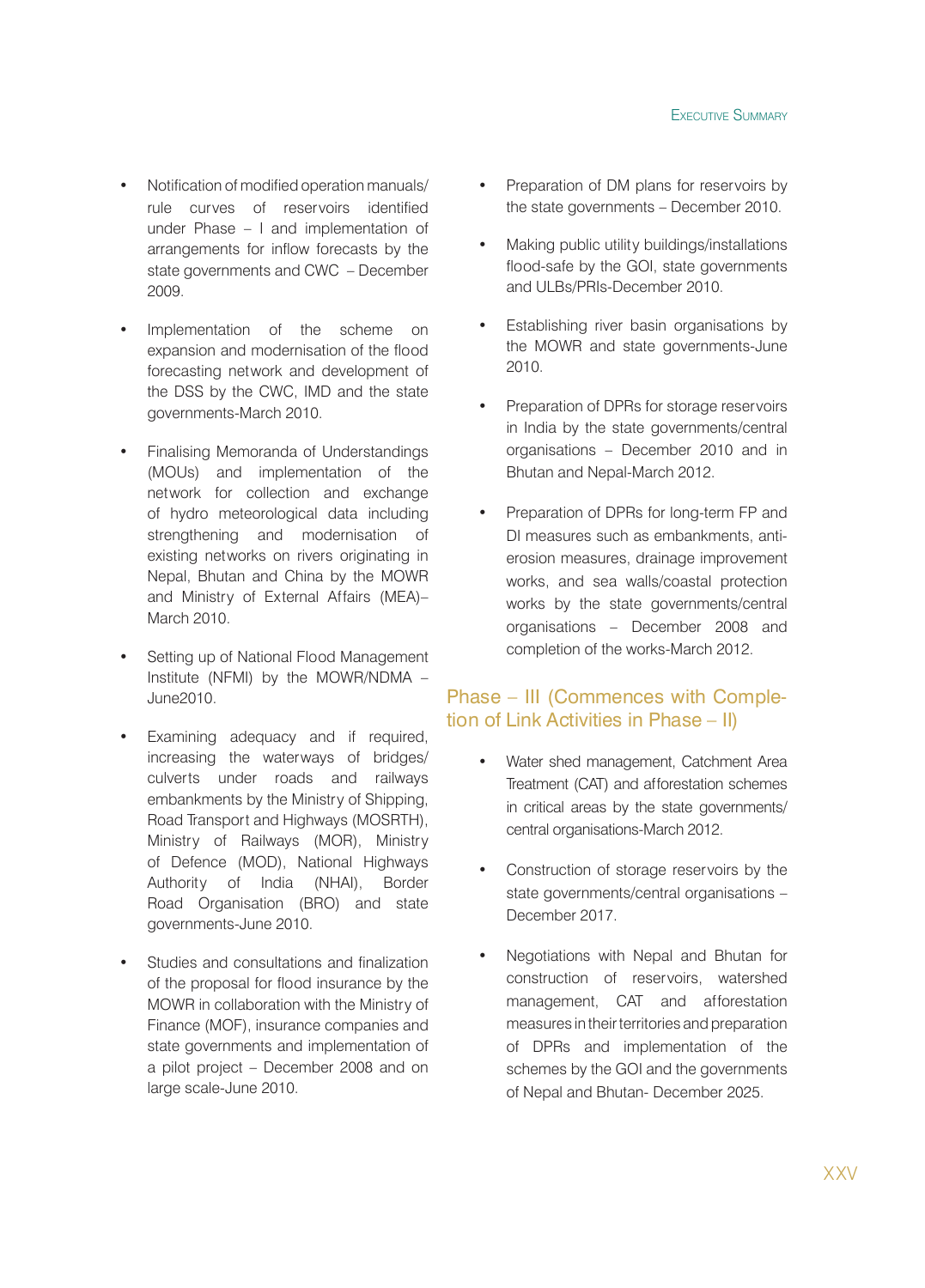#### Recurring Activities

- Inspections of dams, embankments and other structural measures by the state governments – twice every year, once before monsoon (April-May) and second time after monsoon (November-December).
- Restoration/strengthening works by the state governments–every year.
- Monitoring of structural measures–by the state governments–throughout the year with special attention during monsoon.
- Expansion and modernisation of flood forecasting and warning network and DSS for flood management as and when required.

#### Important Aspects of the Guidelines

While all the activities under the Guidelines are important for minimising flood risk and loss of lives and properties, the issues which need special attention are the following:

- Indiscriminate encroachment of the flood plains of the rivers and waterways of natural and man-made drainage channels and reclamation of ponds, chaurs, lakes and depressions have led to increased flood risk to lives and properties. The regulation of developmental activities in these areas and an appropriate techno-legal regime based on the model bill circulated by the CWC, is an urgent necessity.
- The change in priority in use of storage space of the multi-purpose reservoirs for irrigation, hydropower, drinking and industrial water supply by ignoring flood

moderation has led to large scale flooding. The operation manuals and rule curves of all the reservoirs will be reviewed and modified to give priority to flood moderation.

Flood forecasting and warning is a non-structural measure, which aims at minimising losses and enabling the agencies concerned to plan rescue and relief measures. The efforts of the CWC, IMD, NRSA and the state governments will be integrated and a mechanism developed wherein during the monsoon, the representatives of all these organisations and the basin states work together in formulation and dissemination of reliable forecasts and warning.

 The national vision is to minimise the vulnerability to floods and the consequent loss of lives, livelihood systems, property and damage to infrastructure and public utilities and to build a safer India by developing a holistic, proactive, multidisaster and technology driven strategy for DM. This is to be achieved through a combination of preventive, mitigative and preparatory measures to generate a prompt and efficient response after the occurrence of floods. The entire process will focus on the community and will be sustained through the collective efforts of the government and NGOs.

The value of these guidelines will lie essentially, in the efficacy of the FMPs that will consequently be made and implemented by the central ministries and departments and the state governments.

The central government and the state governments will provide necessary resources, both financial and managerial for creating adequate structures at all levels to take measures required to minimise risk and vulnerability to floods

Floods and famines have ravaged mankind from time immemorial and a vast store of knowledge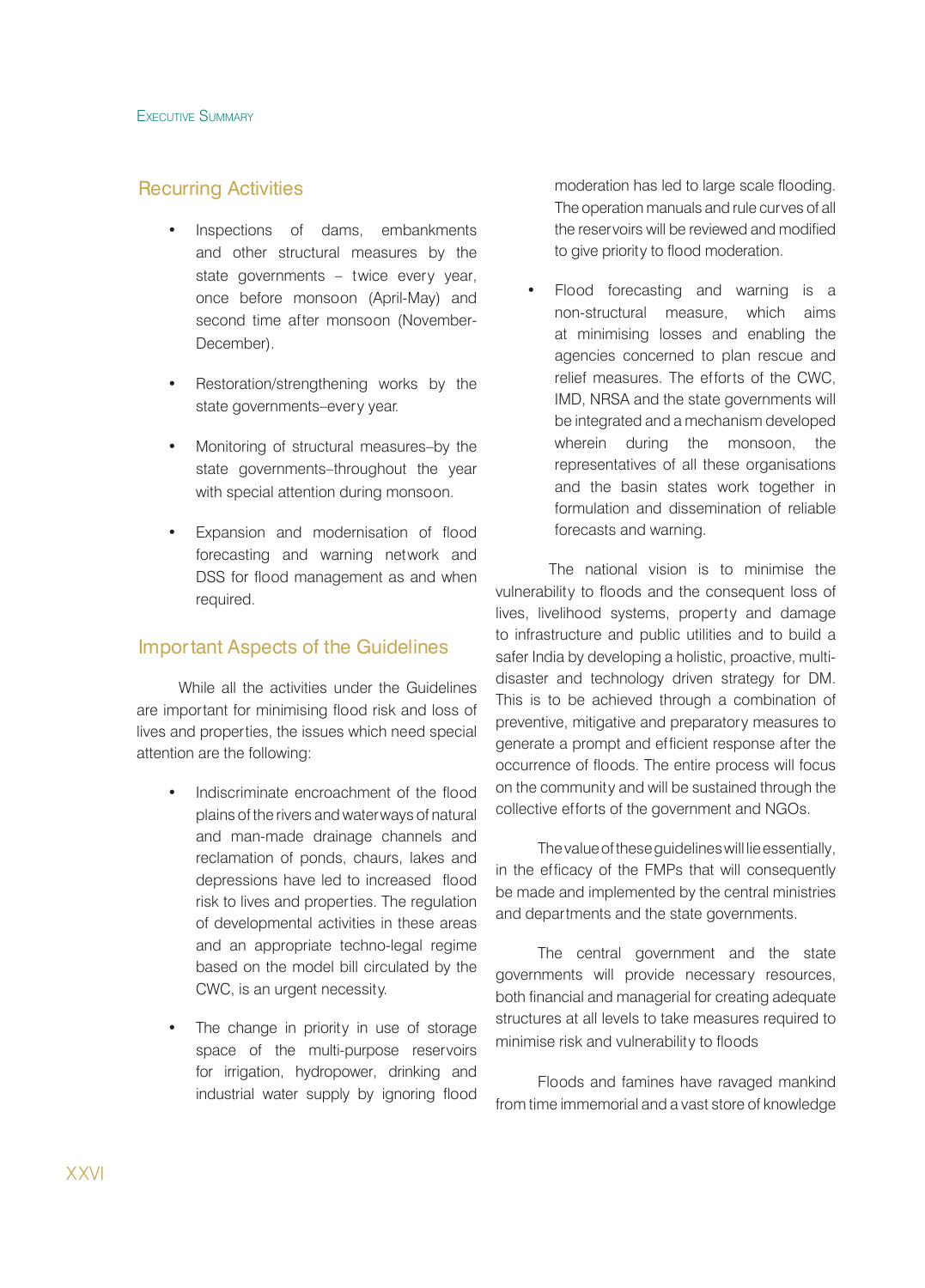and experience is available on handling these disasters. An attempt has been made in these Guidelines to build on this precious heritage while, simultaneously, factoring in the benefits of modern technology and scientific advantages apart from emphasising the value of concerted action and sustained efforts at mitigation.

#### Schedule of Completion of Action **Points**

The time lines proposed for the implementation

of various activities in the guidelines are considered both important and desirable , especially in the case of those non-structural measures for which no clearances are required from central or other agencies. Precise schedules for structural measures will, however, be evolved in the FMPs that will follow at the level of central ministries/states duly taking into account the availability of financial, technical and managerial resources. In case of compelling circumstances warranting a change, consultation with NDMA will be undertaken, well in advance, for any adjustment, on a case to case basis.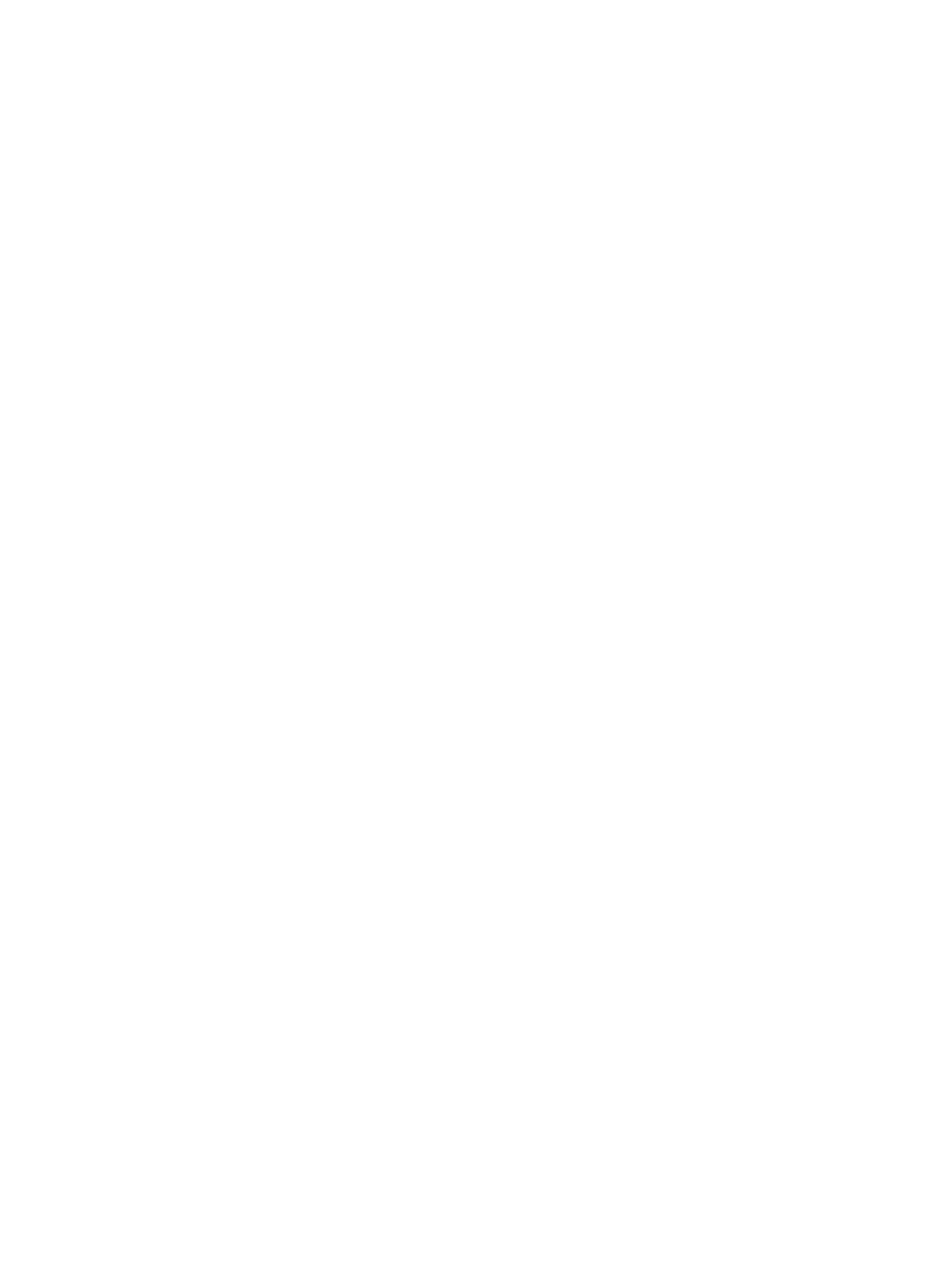### Overview of the Guidlines

#### **General**

It has been recognised that, while floods cannot be prevented, they can certainly be managed to minimise loss of lives, livelihood systems, property and damage to infrastructure and public utilities. Various measures for management of floods will ultimately lead to reduction in vulnerability to floods. These guidelines on FM have been prepared keeping this reality in mind. Sustained efforts are required to address the problem to reduce the impact of floods in the short term and flood risk in the medium and the long term. So far the response to floods has been reactive in nature and has focused on rescue and relief in the post-flood situation. Preparatory, preventive and mitigative aspects of the FM have not received due attention. With the enactment of the DM Act, 2005 and the constitution of the NDMA, there has been a paradigm shift from the reactive response-centric regime where most of the efforts and resources were used for providing emergency response and relief after floods, to an approach that lays greater emphasis on efforts and resources for strengthening preparedness and mitigation through appropriate intervention apart from consolidating capacity for emergency response. This shift in approach is expected to be achieved with the active participation of the communities and the other stakeholders in all aspects of FM. The guidelines cover all aspects of FM and aim at increasing the efficacy of the FMPs that will be prepared by various key agencies including the central ministries and departments concerned, state governments, districts authorities, local bodies (both rural and urban), including PRIs, metropolitan development authorities, municipal corporations, municipal councils etc. The implementation of the FMPs prepared by them will result in a safer country

capable of managing the floods effectively and thus promote the economic development of the flood prone areas in the country.

#### Structure of the Guidelines

These Guidelines have been divided into 10 chapters.

#### Floods: Status and Context

The first chapter is general in nature. The nature and extent of the flood problem in the country, various initiatives taken by the GOI in managing them, the actions required for a reasonable and reliable assessment of the problem and collection of the data for the studies leading to systematic and scientific planning and implementation of various interventions to manage floods are briefly described therein.

#### Institutional Framework and Financial **Arrangements**

The second chapter titled 'Institutional Framework and Financial Arrangements' outlines the existing and proposed institutions to deal with the problem of floods and manage them effectively. It also deals with the financial system in place and arrangements that are proposed for meeting the requirement of funds for implementation of the various proposed interventions and FM measures, both structural and non-structural.

#### Prevention, Preparedness and Mitigation

The third chapter on flood prevention, prepared-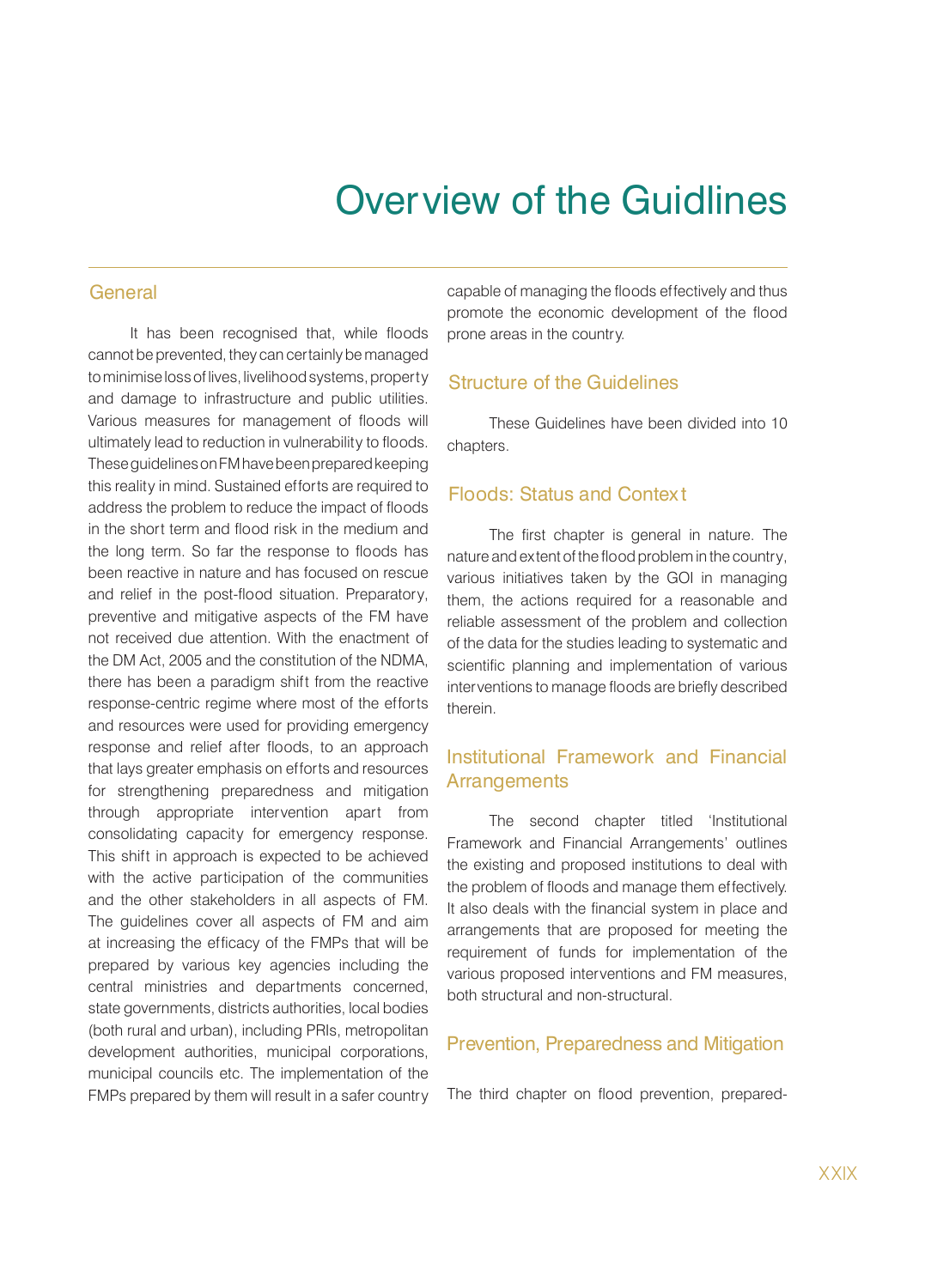ness and mitigation presents an outline of the various types of structural and non-structural measures for managing the floods. Action plans for their implementation have also been prepared.

#### Flood Forecasting and Warning

Flood forecasting and warning (FF and W) is an important measure for minimising loss of lives and properties and assists the authorities concerned, in prompt and effective response during and after floods. These aspects have been dealt with in the fourth chapter and the action plan for the strengthening and modernisation of existing FF and W network as well as development of a DSS for management of floods has been drawn.

#### Dams, Reservoirs and Other Water Storages

Dams, reservoirs and other water storages, both natural and man-made, are an effective means for reducing the flood peaks in the rivers. The important role played by them in flood moderation and comprehensive mechanism for operation and regulation of reservoirs, which takes into account the international, inter-state and inter-regional aspects, have been dealt with in the fifth chapter. As large dams and reservoirs have potential for huge damage guidelines for ensuring safety thereof have also been detailed therein.

#### Regulation and Enforcement

Unplanned and unregulated developmental activities in the flood plains of the rivers and encroachments into the waterways have led to increase in flood losses as well as flood risk. The colossal loss of lives and property due to the flooding of the towns and cities and the areas which get flooded almost every alternate year is a recent phenomenon and effective steps are required for regulating unplanned growth in the flood plains and preventing encroachment in the waterways. These aspects have been dealt with in the sixth chapter titled 'Regulation and Enforcement'. The measures for making the structures and buildings capable of withstanding the floods and serving as temporary shelters for the flood affected people have also been dealt with in this chapter. The coordination required among the various agencies and state governments for effective FM in inter-state rivers and among various stakeholders for effective response has also been highlighted.

#### Capacity Development

The seventh chapter on capacity development covers the aspects of education, training, research and development and documentation with respect to FM. The proposals for strengthening the existing systems are also given therein. An action plan for capacity development has also been formulated.

#### Flood Response

An effective and prompt response to floods is very important for minimising the loss of lives and properties and providing immediate relief to the affected people. The role of communities and NGOs is vital in search, rescue and relief operations. Immediate medical assistance to the affected people and steps for prevention of outbreak of epidemics after the floods are essential components of flood response. As per provisions of the DM Act, 2005, the GOI has constituted National Disaster Response Force (NDRF) for the purpose of specialised response to disasters. Over and above this, a mechanism for coordinated approach and efforts are required for effective response. All these aspects have been covered in the eighth chapter titled 'Flood Response'.